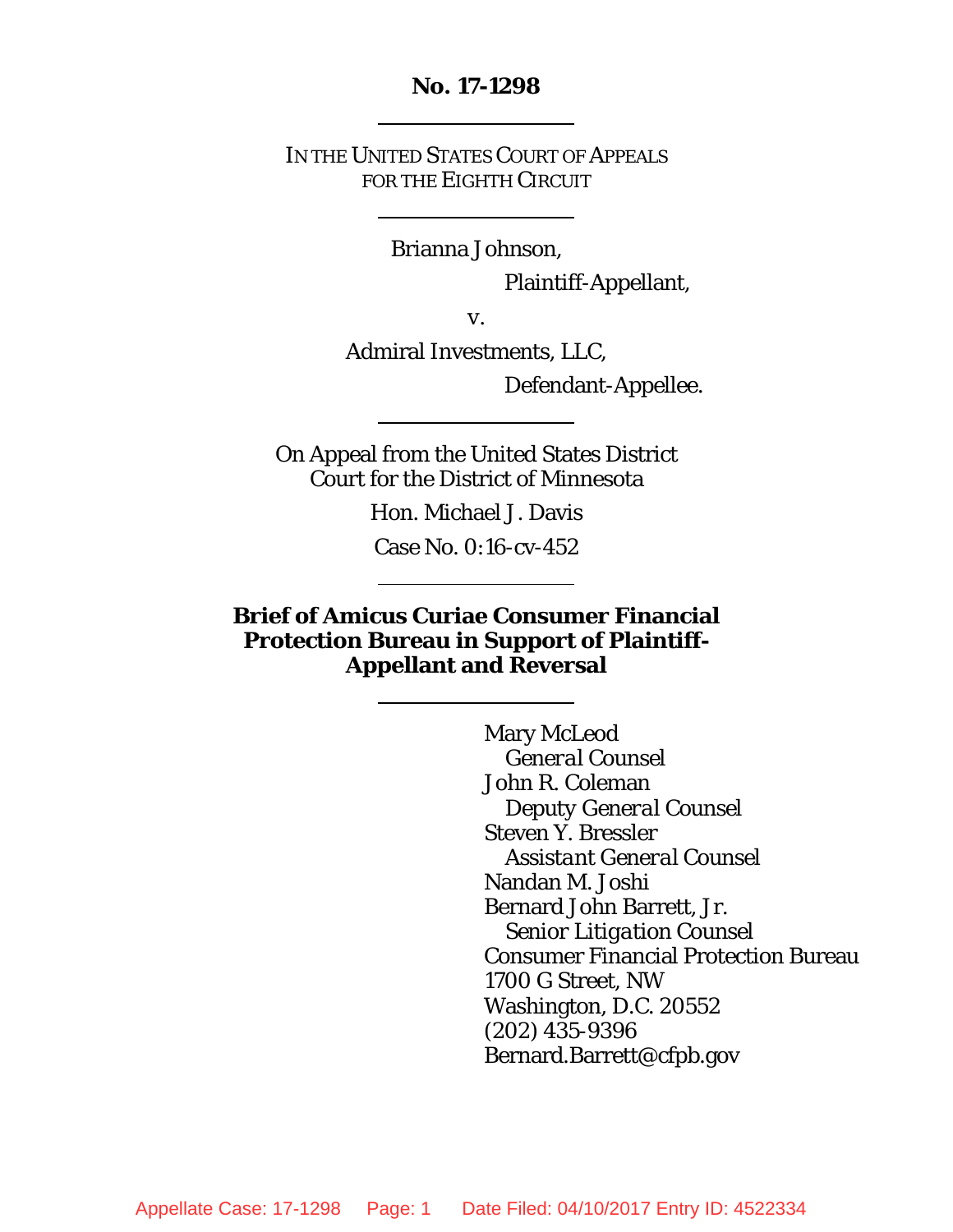# <span id="page-1-0"></span>**TABLE OF CONTENTS**

|                                                                                                                                                                     | A.          |                                                                                                                                                         |  |  |  |
|---------------------------------------------------------------------------------------------------------------------------------------------------------------------|-------------|---------------------------------------------------------------------------------------------------------------------------------------------------------|--|--|--|
|                                                                                                                                                                     | Β.          |                                                                                                                                                         |  |  |  |
|                                                                                                                                                                     | $C_{\cdot}$ |                                                                                                                                                         |  |  |  |
|                                                                                                                                                                     | D.          |                                                                                                                                                         |  |  |  |
|                                                                                                                                                                     |             |                                                                                                                                                         |  |  |  |
|                                                                                                                                                                     |             |                                                                                                                                                         |  |  |  |
| Johnson's complaint states a claim for violations of the<br>I.<br>FDCPA sufficient to survive a Rule 12(b)(6) motion to<br>dismiss because she alleges that Admiral |             |                                                                                                                                                         |  |  |  |
|                                                                                                                                                                     | A.          | This Court has held that the FDCPA prohibits a debt<br>collector from seeking to collect unauthorized<br>amounts from consumers who are not represented |  |  |  |
|                                                                                                                                                                     | <b>B.</b>   | A debt collector who sends a letter to a consumer<br>represented by counsel violates the FDCPA when it                                                  |  |  |  |
|                                                                                                                                                                     |             | II. Johnson alleged facts sufficient for Article III standing 24                                                                                        |  |  |  |
|                                                                                                                                                                     |             |                                                                                                                                                         |  |  |  |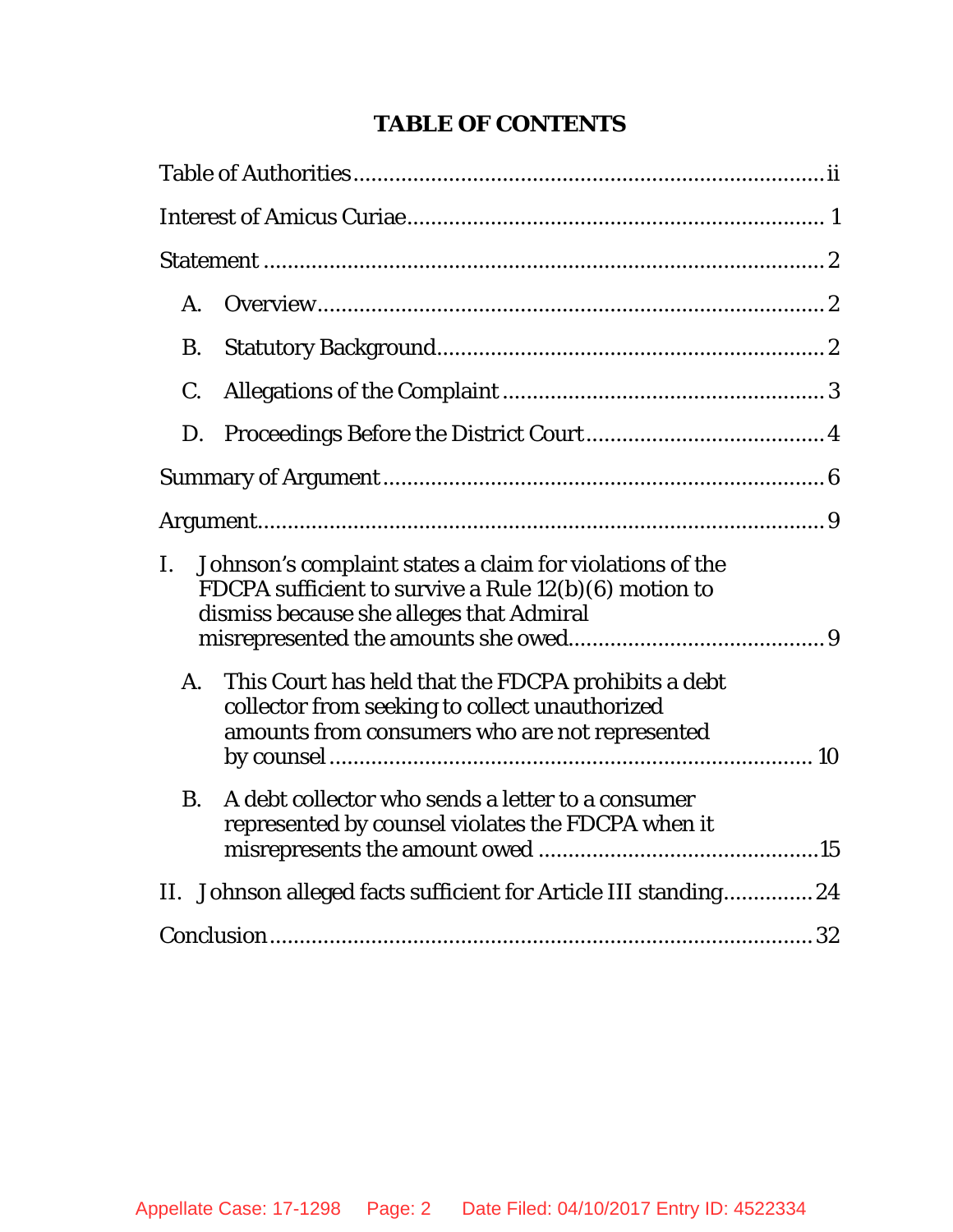# **TABLE OF AUTHORITIES**

| <b>Cases</b>                                              | Page |
|-----------------------------------------------------------|------|
| Alibrandi v. Fin. Outsourcing Servs., Inc.,               |      |
| Bishop v. Ross Earle & Bonan, P.A.,                       |      |
| Braitberg v. Charter Commc'ns, Inc.,                      |      |
| Church v. Accretive Health, Inc.,                         |      |
| Dikeman v. National Educators, Inc.,                      |      |
| Duffy v. Landberg,                                        |      |
| Evory v. RJM Acquisitions Funding, LLC,                   |      |
| Haney v. Portfolio Recovery Associates, L.L.C.,           |      |
| Havens Realty Corp. v. Coleman,                           |      |
| Hemmingsen v. Messerli & Kramer, P.A.,                    |      |
| Hulshizer v. Global Credit Servs., Inc.,                  |      |
| In re Horizon Healthcare Servs., Inc. Data Breach Litig., |      |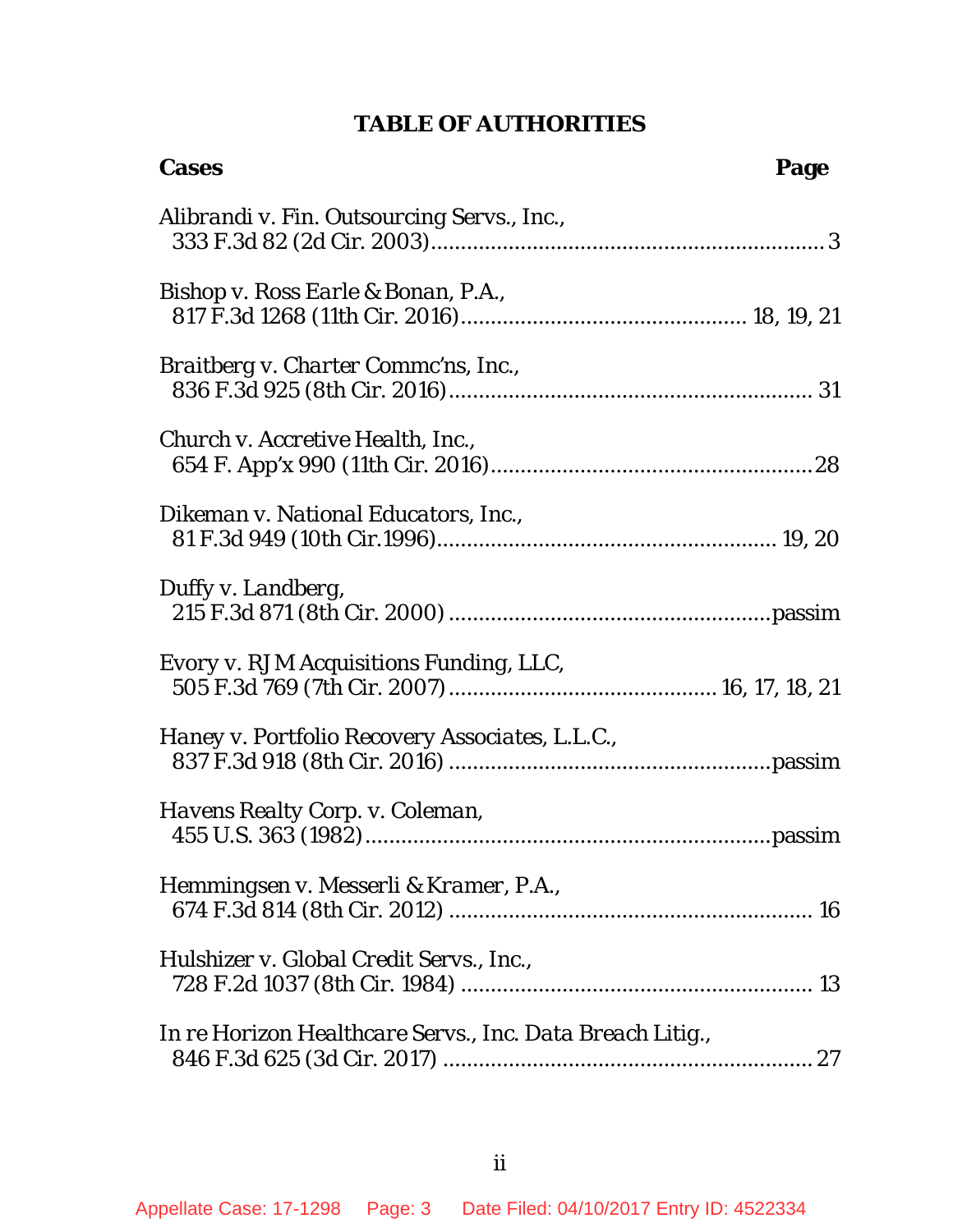| Janson v. Katharyn B. Davis, LLC,                        |  |
|----------------------------------------------------------|--|
| Jerman v. Carlisle, McNellie, Rini, Kramer & Ulrich LPA, |  |
| Jeter v. Credit Bureau, Inc.,                            |  |
| Lujan v. Defenders of Wildlife,                          |  |
| McIvor v. Credit Control Servs., Inc.,                   |  |
| Peters v. Gen. Serv. Bureau, Inc.,                       |  |
| Picht v John R. Hawks, Ltd.,                             |  |
| Powers v. Credit Mgmt. Servs., Inc.,                     |  |
| Shalala v. Ill. Council on Long Term Care, Inc.,         |  |
| Spokeo, Inc. v. Robins,                                  |  |
| <b>Strubel v. Comenity Bank,</b>                         |  |
| Warth v. Seldin,                                         |  |
| Wilhelm v. Credico, Inc.,                                |  |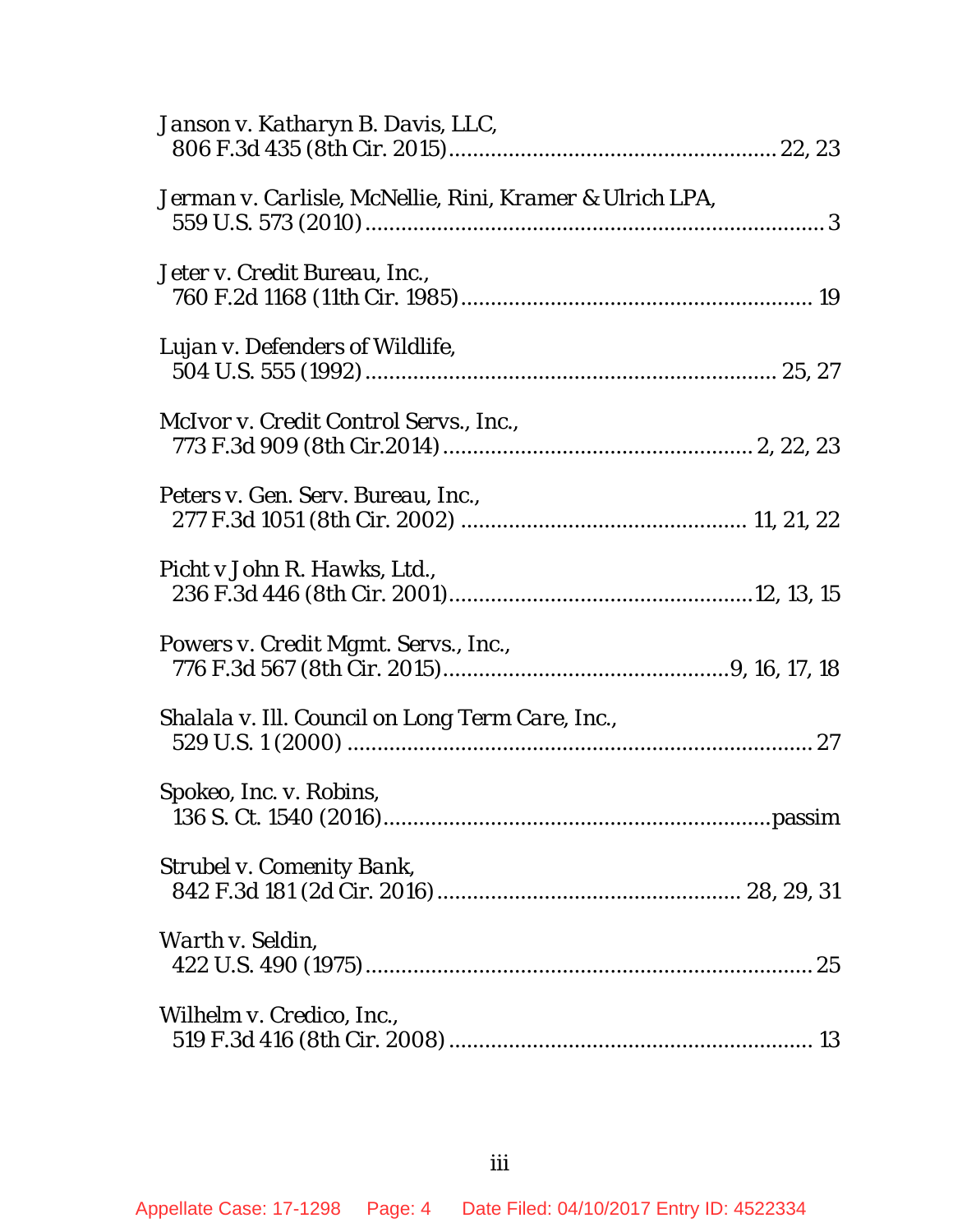# **Statutes**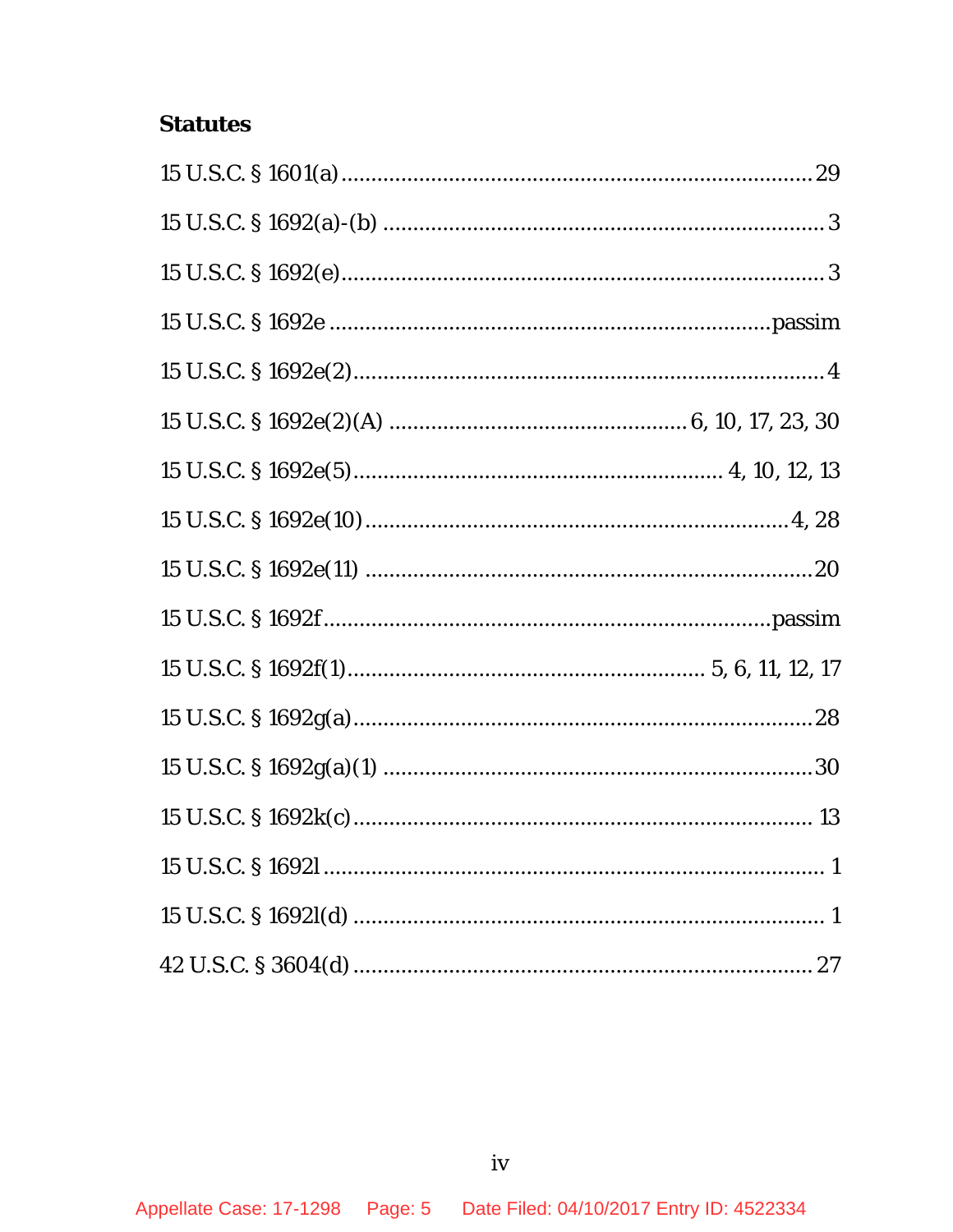# **Rules**

# **Other Authorities**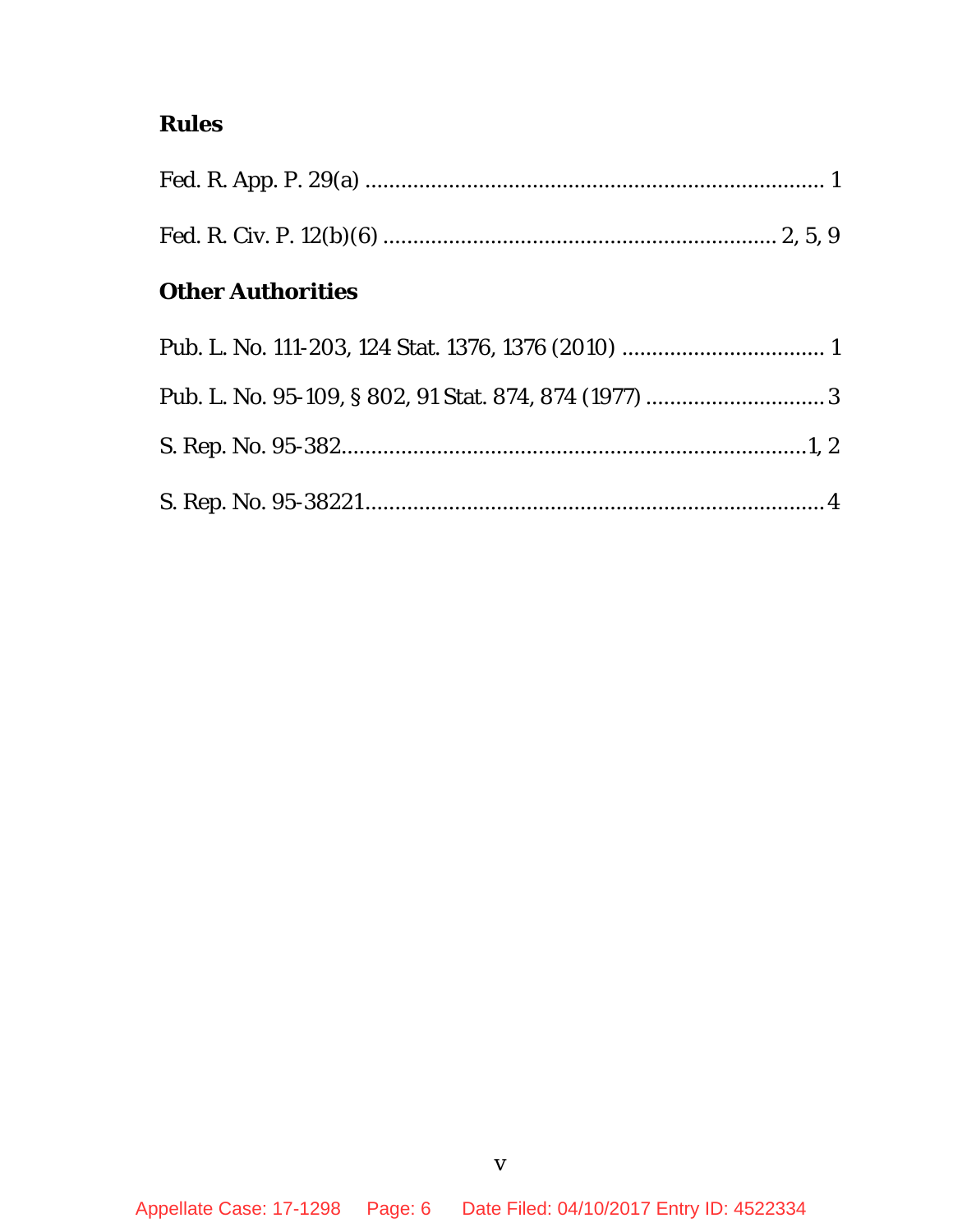### **INTEREST OF AMICUS CURIAE**

<span id="page-6-0"></span>The Consumer Financial Protection Bureau, an agency of the United States, files this brief pursuant to Rule 29(a) of the Federal Rules of Appellate Procedure.

This appeal concerns the protections that the Fair Debt Collection Practices Act (FDCPA or the Act) affords consumers who are subjected to false, deceptive, or unfair debt collection practices. Congress established the Bureau "to protect consumers from abusive financial services practices," Pub. L. No. 111-203, 124 Stat. 1376, 1376 (2010), and vested it with authority to enforce the FDCPA and to "prescribe rules with respect to the collection of debts by debt collectors, as defined in [the FDCPA]." 15 U.S.C. § 1692*l*(d). The Bureau thus has a substantial interest in protecting consumers affected by the alleged conduct.

The Bureau also has a substantial interest in plaintiff's standing under Article III to bring suit in federal court to assert her rights under the Act. Although the Bureau and various other federal agencies have authority to enforce the Act, *see* 15 U.S.C. § 1692*l*, Congress intended the Act to be "primarily self-enforcing," in that "consumers who have been subjected to collection abuses will be enforcing compliance," S.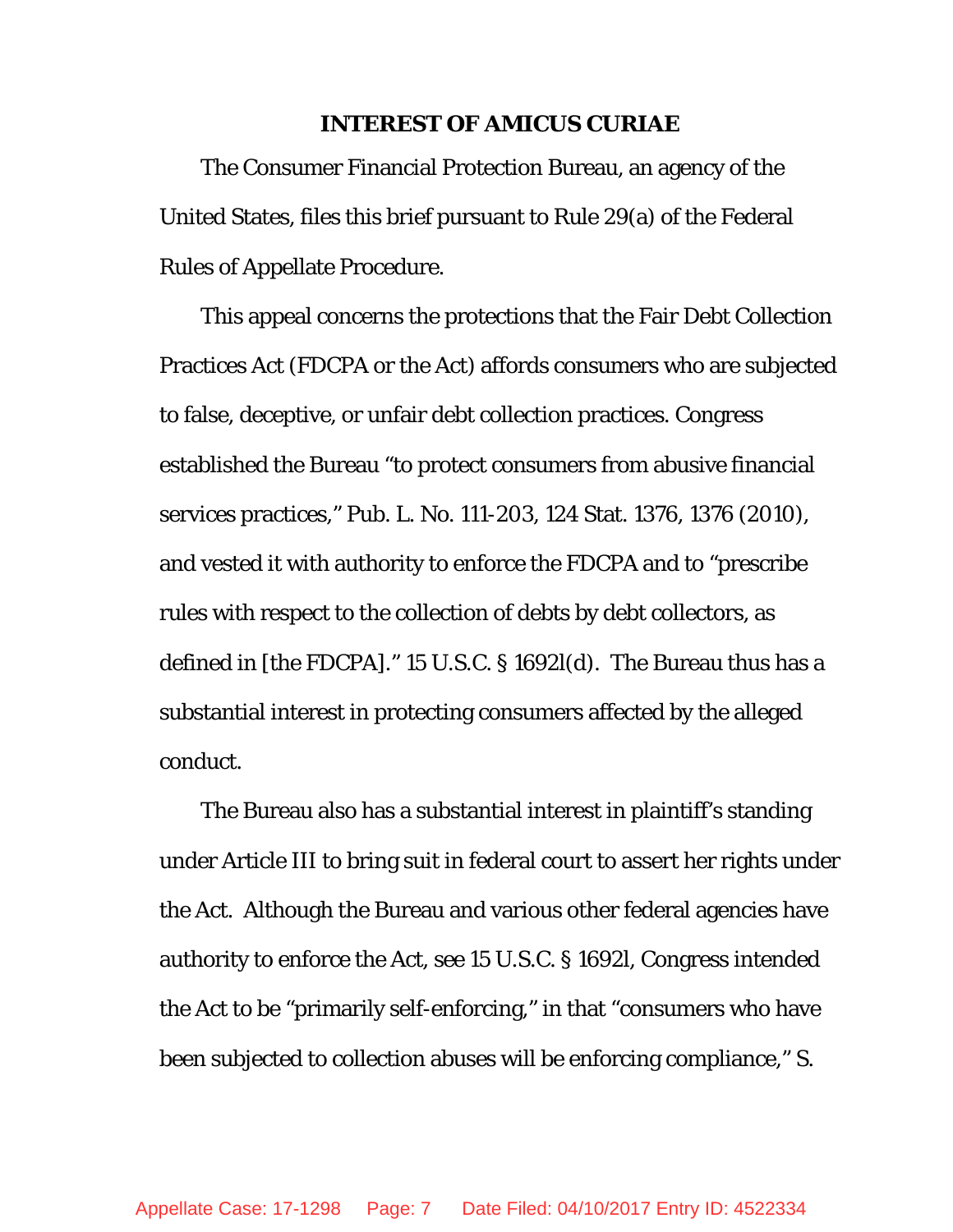Rep. No. 95-382, at 5 (1977). An unduly narrow understanding of Article III standing would limit the ability of consumers to bring private actions authorized by the Act and thereby weaken an important supplement to the Bureau's own enforcement efforts.

### **STATEMENT**

## <span id="page-7-1"></span><span id="page-7-0"></span>**A. Overview**

Brianna Johnson brought this action against Admiral Investments, LLC on February 23, 2016 in the United States District Court for the District of Minnesota. By an Order dated February 2, 2017, United States District Judge Michael Davis dismissed this action with prejudice for failure to state a claim under Rule 12(b)(6) of the Federal Rules of Civil Procedure.

This Court reviews the grant of a motion to dismiss "de novo," accepting the factual allegations in the complaint as true and making all reasonable inferences in favor of the plaintiff. *See [McIvor v. Credit](http://www.westlaw.com/Link/Document/FullText?findType=Y&serNum=2034917954&pubNum=0000506&originatingDoc=Ifa2d50358d5811e5b4bafa136b480ad2&refType=RP&fi=co_pp_sp_506_912&originationContext=document&vr=3.0&rs=cblt1.0&transitionType=DocumentItem&contextData=(sc.Keycite)#co_pp_sp_506_912)  Control Servs., Inc.,* [773 F.3d 909, 912–13 \(8th Cir.2014\).](http://www.westlaw.com/Link/Document/FullText?findType=Y&serNum=2034917954&pubNum=0000506&originatingDoc=Ifa2d50358d5811e5b4bafa136b480ad2&refType=RP&fi=co_pp_sp_506_912&originationContext=document&vr=3.0&rs=cblt1.0&transitionType=DocumentItem&contextData=(sc.Keycite)#co_pp_sp_506_912) For purposes of this appeal, the facts alleged in Johnson's complaint are therefore accepted as true.

### <span id="page-7-2"></span>**B. Statutory Background**

Congress enacted the FDCPA in 1977 because it concluded that existing laws and procedures were inadequate to protect consumers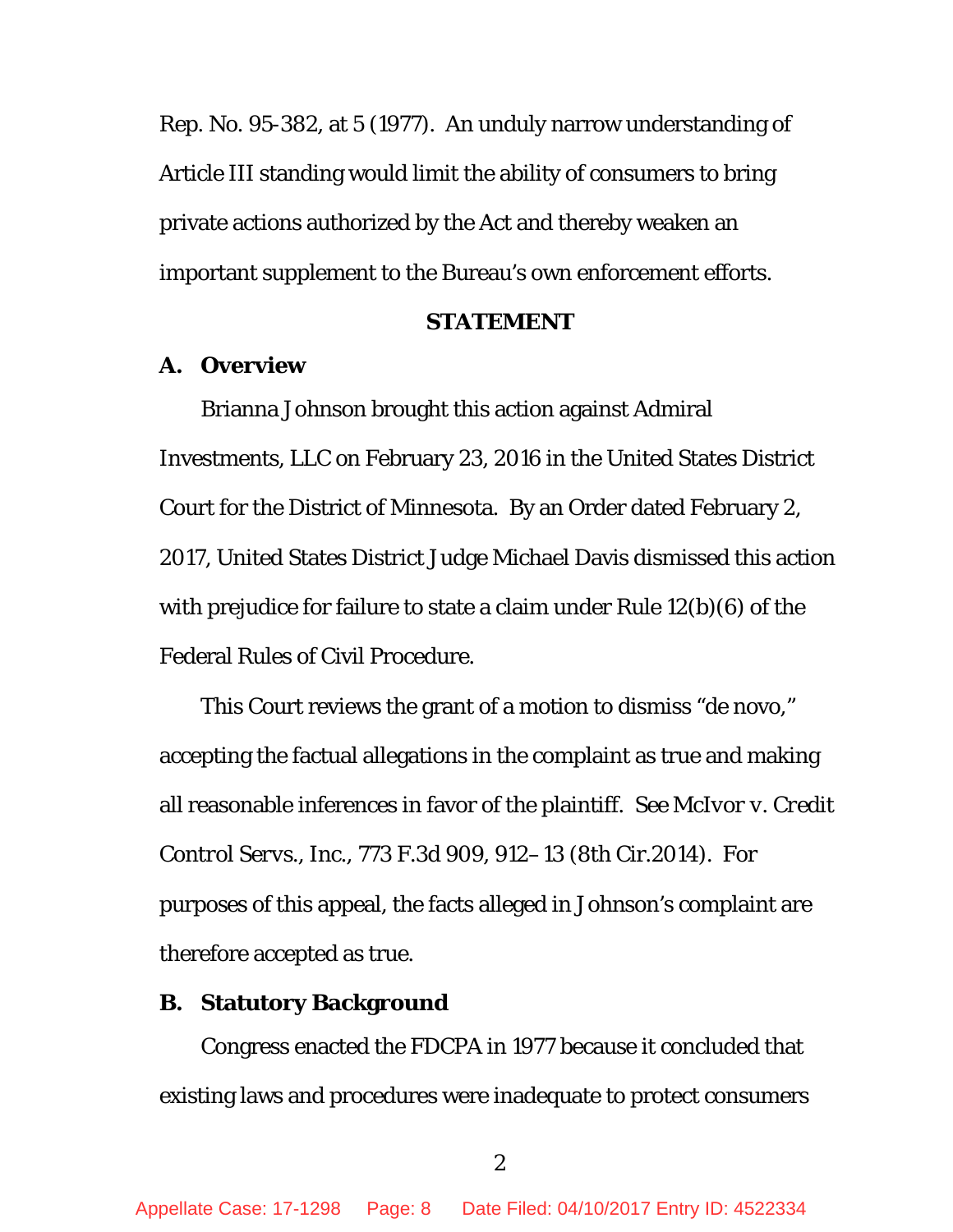from serious and widespread debt collection abuses. *See* Pub. L. No. 95-109, § 802, 91 Stat. 874, 874 (1977) (codified at 15 U.S.C. § 1692(a)- (b)). Congress intended the Act to "eliminate abusive debt collection practices by debt collectors [and] to insure that those debt collectors who refrain from using abusive debt collection practices are not competitively disadvantaged." 15 U.S.C. § 1692(e); *see also Jerman v. Carlisle, McNellie, Rini, Kramer & Ulrich LPA*, 559 U.S. 573, 577 (2010).

To effectuate its "broad, pro-debtor objectives," *Alibrandi v. Fin. Outsourcing Servs., Inc.*, 333 F.3d 82, 87 (2d Cir. 2003), the Act prohibits a wide range of practices pertaining to the collection of consumer debts by debt collectors, *see generally* 15 U.S.C. §§ 1692b-1692i. Two such prohibitions are at issue. First, the Act prohibits the use of "any false, deceptive, or misleading representation or means in connection with the collection of any debt." 15 U.S.C. § 1692e. Second, the Act prohibits the use of "unfair or unconscionable means to collect or attempt to collect any debt." *Id.* § 1692f.

### <span id="page-8-0"></span>**C. Allegations of the Complaint**

On or about August 31, 2010, Wells Fargo Bank, N.A. allegedly charged off a credit card debt of Appellant Brianna Johnson (Johnson)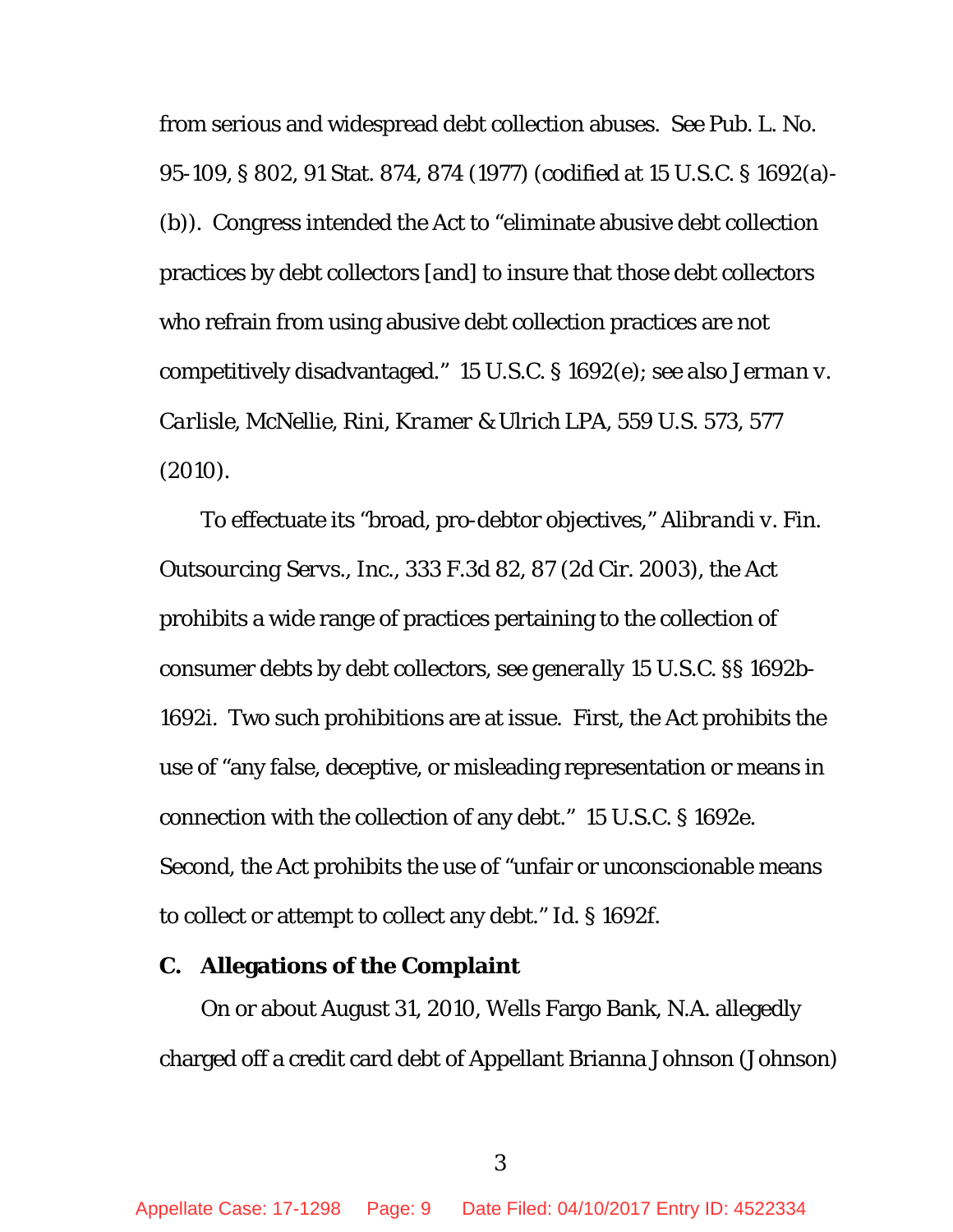with a balance of \$4,953.47. Joint Appendix (JA) 2, ¶¶ 6-9. Wells Fargo had allegedly already stopped adding interest to the debt and sending Johnson statements reflecting the accumulation of interest. These acts by Wells Fargo and those of its successors allegedly waived any right to collect interest under the credit card agreement. JA 2-3, ¶¶ 9-11, 13.

Appellee Admiral Investments, LLC (Admiral) eventually acquired Johnson's debt. JA 3, ¶ 12. Admiral sent a collection letter to Johnson in 2012 asserting a debt of \$7,385.01 increasing with "interest, late charges, and other charges." JA 3, ¶ 15. Johnson then obtained counsel. Admiral sent that lawyer a letter three years later, dated October 23, 2015, asserting only that the current balance had increased to \$10,812.27. JA 3, ¶ 16 and JA 79. On January 10, 2016, Admiral served Johnson with a complaint in a Minnesota state court action alleging that she owed \$4,953.47. JA 4, ¶¶ 17-18.

## <span id="page-9-0"></span>**D. Proceedings Before the District Court**

On February 23, 2016, Johnson filed this FDCPA action alleging that Admiral "violated 15 U.S.C. §§ 1692e(2), 1692e(5), and 1692e(10) by falsely representing the character, amount, or legal status of the alleged debt, threatening to take action that cannot legally be taken,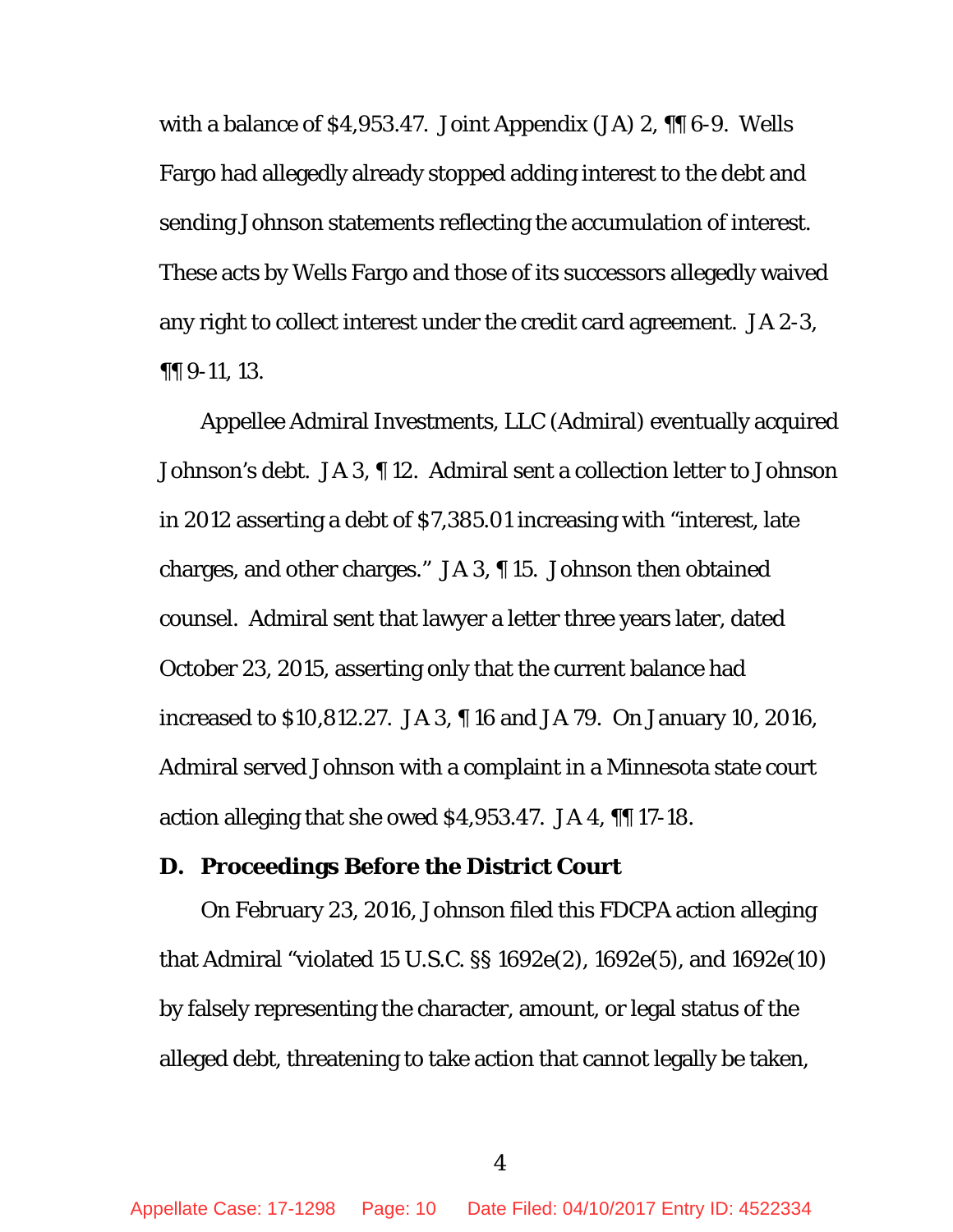and using a false representation or deceptive means to collect a debt." JA 5, ¶ 24. Johnson also alleged that Admiral "violated 15 U.S.C. §§ 1692f and 1692f(1) by using unfair means to collect the alleged debt and by attempting to collect an amount not authorized by the agreement or permitted by law." JA 5, ¶ 25.

The district court granted Admiral's motion to dismiss the complaint under Rule 12(b)(6) of the Federal Rules of Civil Procedure. JA 70-78. The court held that the 2015 letter did not violate the FDCPA even if it falsely stated Johnson's debt. JA 77. The court noted that the Eighth Circuit has adopted the "competent attorney" standard (as opposed to the "unsophisticated consumer" standard) for evaluating whether a communication sent to a consumer's attorney (as opposed to an unrepresented consumer) violates the FDCPA. JA 76- 77. Applying that standard, the court concluded that a "competent lawyer would look into whether this amount is correct and, if not correct, would appropriately challenge the amount sought by the debt collector." JA 77. Because "the alleged misrepresentation is based on a legal interpretation, and is contained in a letter addressed to Plaintiff's attorney," the district court concluded that "such letter cannot form the basis of a claim under the FDCPA." JA 78.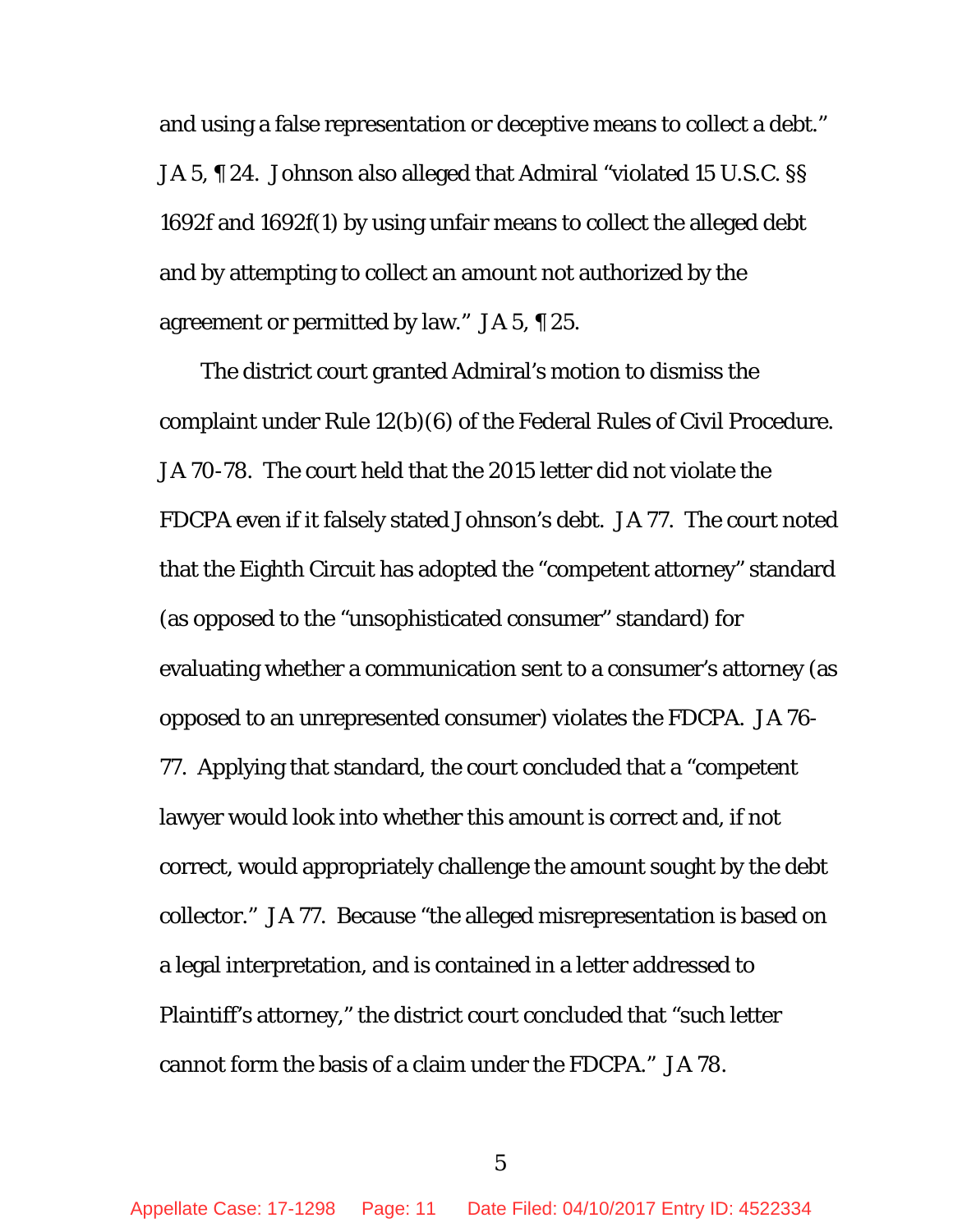### **SUMMARY OF ARGUMENT**

<span id="page-11-0"></span>I. The FDCPA prohibits a debt collector from engaging in misrepresentations or unfair practices in attempting to collect a debt. The FDCPA makes its specifically unlawful for a debt collector to make a "false representation of . . . the . . . amount . . . of any debt," 15 U.S.C. § 1692e(2)(A), or to attempt to collect "any amount" not authorized by agreement or by law, *id.* § 1692f(1). This Court has thus held that a debt collector violates the FDCPA when it sends a letter to an unrepresented consumer that misrepresents the amount of a debt that the consumer owes.

This Court has also held that misrepresentations made to a consumer through her counsel should be evaluated from the perspective of a "competent lawyer" rather than from that of an "unsophisticated consumer." But even assuming *arguendo* that Johnson was represented by counsel at the time of Admiral's 2015 letter, a debt collector's misrepresentation of the amount of the debt is still actionable under §§ 1692e and 1692f of the FDCPA. As other circuits have recognized, the specific prohibitions in those sections on falsely asserting the amount of the debt owed contain no exception for misrepresentations made to competent lawyers. When Admiral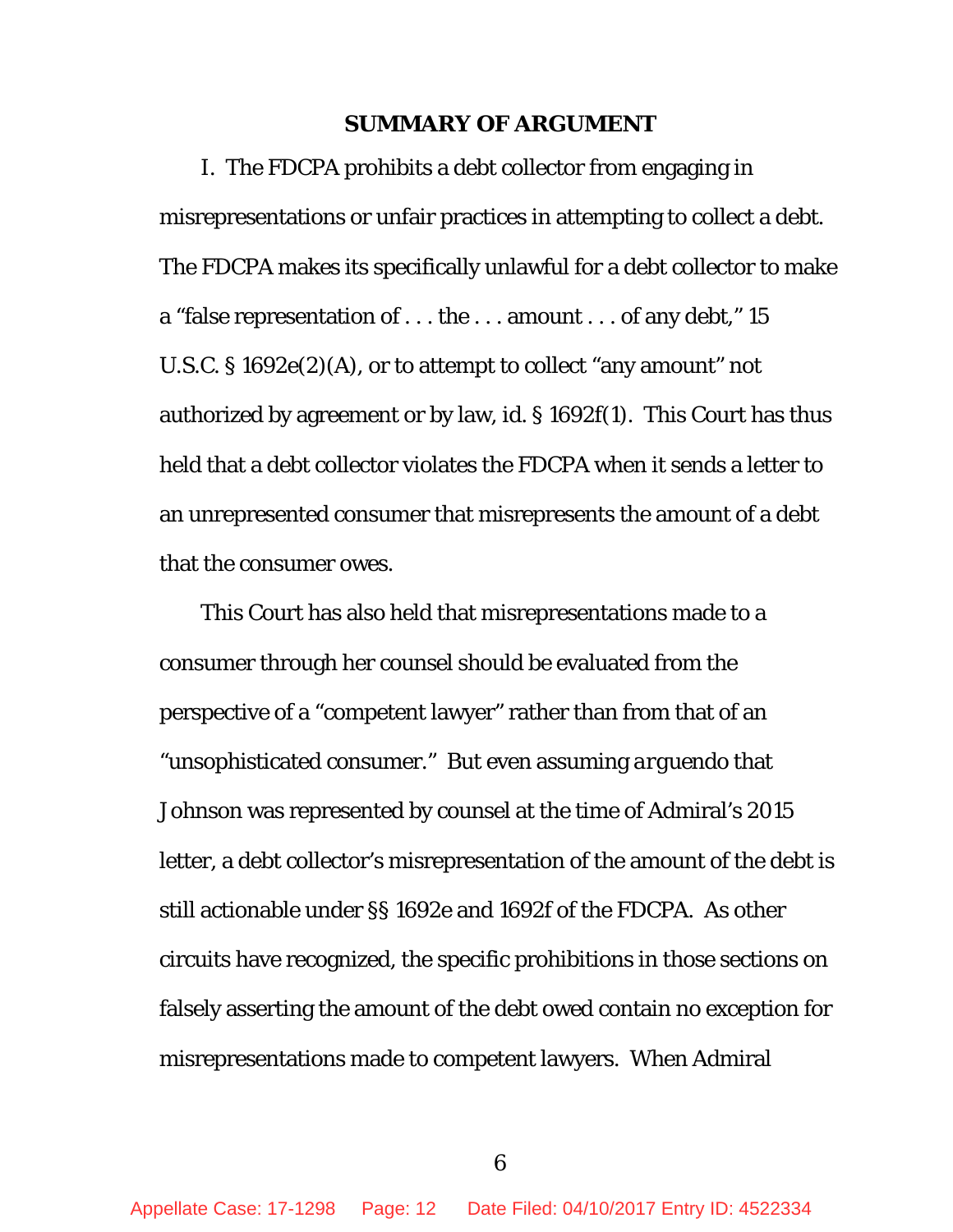represented that Johnson owed \$10,812.27, both a competent lawyer and an unsophisticated consumer would interpret that statement in only one way–as a representation that Johnson owed \$10,812.27. If that representation was false, as Johnson alleges in her complaint, it violates §§ 1692e and 1692f of the FDCPA.

The district court incorrectly applied the competent-lawyer standard when it concluded that Johnson's putative counsel would have investigated Admiral's alleged representation to determine whether it was false. As other circuits have recognized, a debt collector cannot avoid its statutory responsibility to represent accurately the amount of a debt by shifting the burden to a consumer's counsel to uncover the falsehood. The district court also suggested that Admiral's alleged misrepresentation was not actionable because it was based on a legal interpretation. The 2015 letter, however, was not made in the context of litigation, nor did the district court examine whether Admiral had a good-faith basis in law for seeking the amount claimed.

II. Admiral argued unsuccessfully before the district court that Johnson lacked standing under *Spokeo, Inc. v. Robins*, 136 S. Ct. 1540 (2016). *Spokeo* reaffirmed that a plaintiff must establish "injury in fact" to have standing under Article III. It did not, however, overrule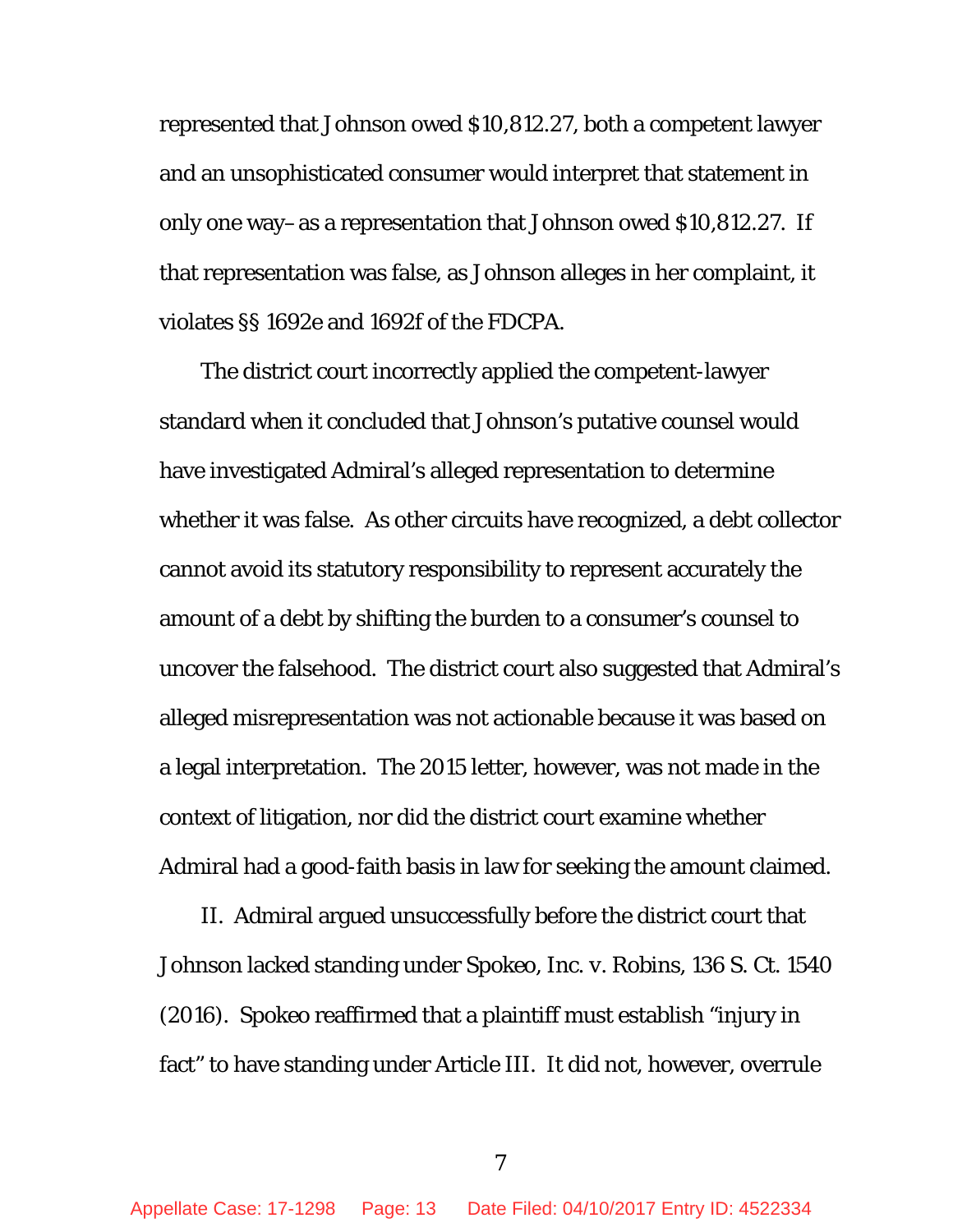prior Supreme Court precedent that had held that being the object of a mispresentation made unlawful under federal law is sufficient injury– without any further need for the plaintiff to allege consequential harm–to satisfy Article III. *See Havens Realty Corp. v. Coleman*, 455 U.S. 363, 373-374 (1982).

Circuit courts after *Spokeo* have evaluated the right to receive truthful information as either a substantive right, the violation of which necessarily gives rise to injury-in-fact, or a procedural right, the violation of which gives rise to injury-in-fact if it is not merely a "bare procedural violation, divorced from concrete harm." *Spokeo*, 136 S. Ct. at 1549. In this case, however, that distinction makes no difference. Even if viewed as a procedural right, a consumer's right to receive accurate information from a debt collector about the amount that it is seeking to collect is central to the debt collector/consumer relationship, which explains why Congress took care to prohibit the practice of debt collectors representing false amounts to consumers. A violation of that right is sufficient injury to confer Article III standing on a plaintiff.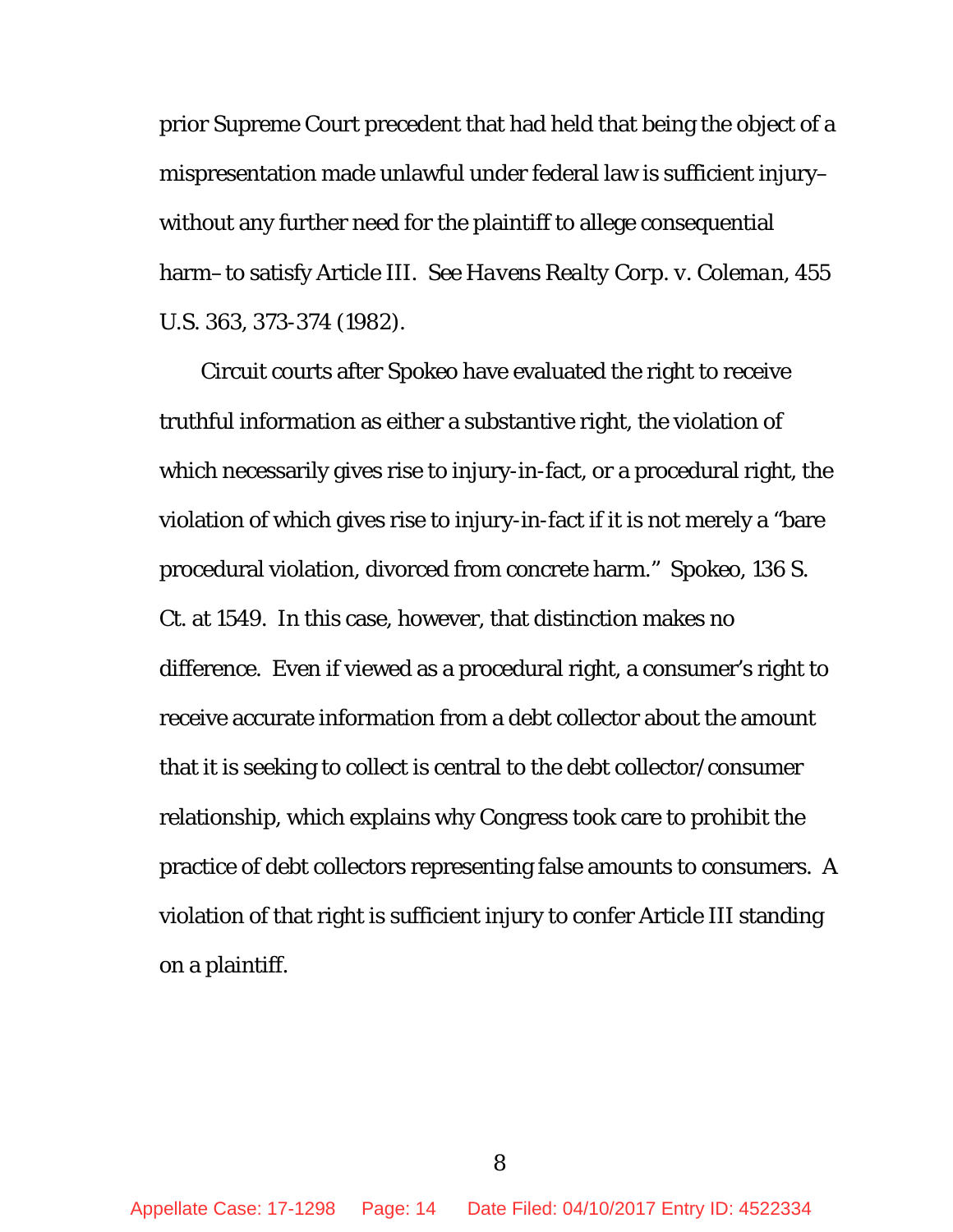#### **ARGUMENT**

## <span id="page-14-1"></span><span id="page-14-0"></span>**I. Johnson's complaint states a claim for violations of the FDCPA sufficient to survive a Rule 12(b)(6) motion to dismiss because she alleges that Admiral misrepresented the amount she owed**

This Court has already held that a debt collector violates the FDCPA when it misrepresents to an unrepresented consumer the amount that the consumer owes in interest and other fees. *See Haney v. Portfolio Recovery Associates, L.L.C.*, 837 F.3d 918, 932 (8th Cir. 2016); *Duffy v. Landberg*, 215 F.3d 871, 874-875 (8th Cir. 2000). This Court has also held that alleged misrepresentations in

"communications sent to a consumer's attorney," *Haney*, 837 F.3d at

924, are evaluated under a "competent lawyer" standard, *Powers v.* 

*Credit Mgmt. Servs., Inc.*, 776 F.3d 567, 574 (8th Cir. 2015). If the

Court concludes that the district court's decision was procedurally

proper (*see* Johnson's Br. 37-42) and that Johnson was represented by

an attorney when she received the 2015 letter from Admiral (*see id.* at

28-31), then the question presented here is whether the FDCPA

permits a debt collector to misrepresent the amount of a consumer's

debt, presumably by adding interest or other fees, when

communicating with the consumer's counsel. This Court should hold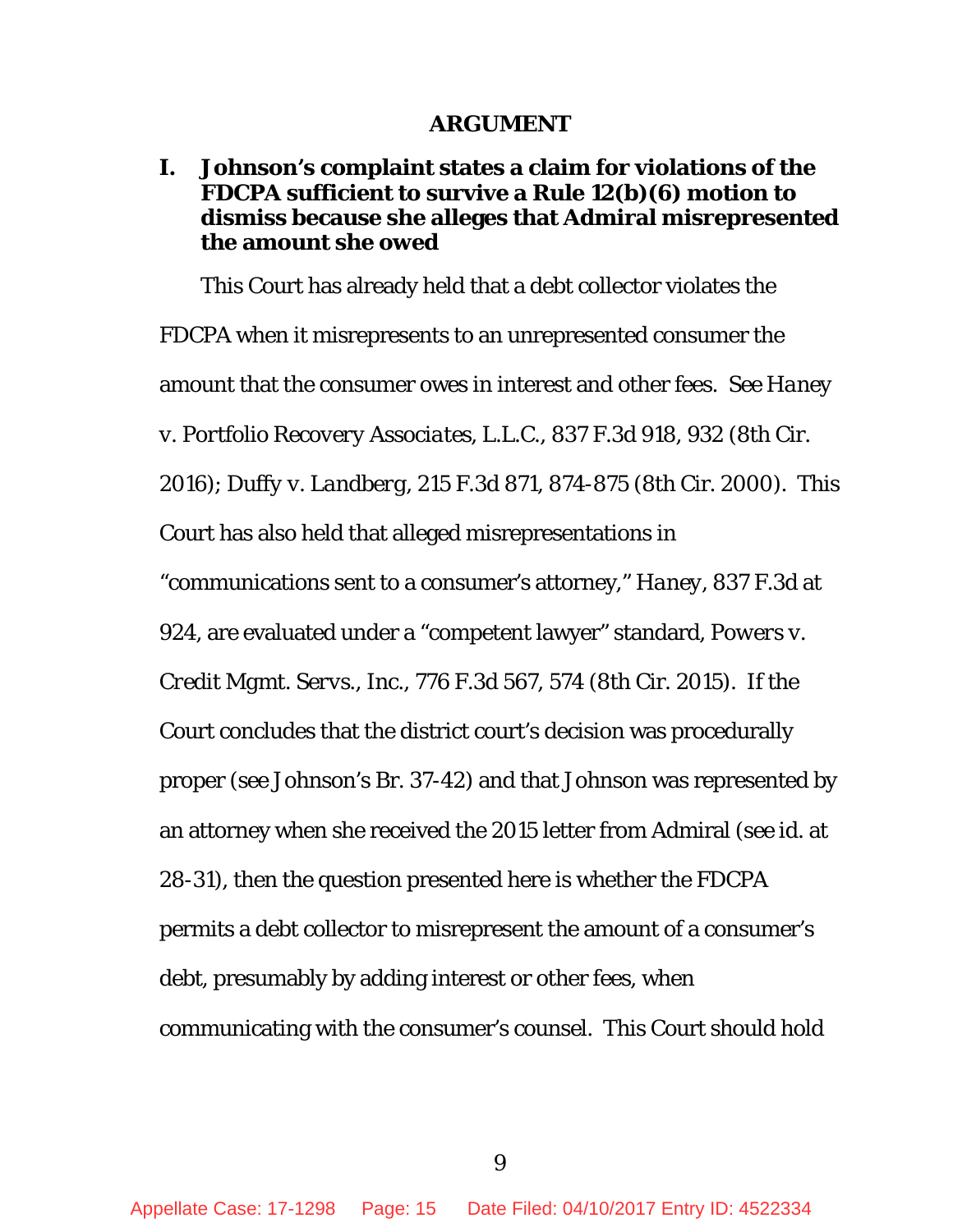that the "competent lawyer" standard cannot be stretched so far as to foreclose a claim premised on such behavior.

## <span id="page-15-0"></span>**A. This Court has held that the FDCPA prohibits a debt collector from seeking to collect unauthorized amounts from consumers who are not represented by counsel**

1. As relevant here, the FDCPA imposes two broad prohibitions on the conduct of debt collectors. First, 15 U.S.C. § 1692e provides that a "debt collector may not use any false, deceptive, or misleading representation or means in connection with the collection of any debt." Second, 15 U.S.C. § 1692f provides that a "debt collector may not use unfair or unconscionable means to collect or attempt to collect any debt."

Congress supplemented these broad proscriptions with lists of specific practices that violate § 1692e or § 1692f. In particular, Congress deemed it a violation of § 1692e for a debt collector to make a "false representation of . . . the character, *amount*, or legal status *of any debt*" or to make a "threat to take any action that cannot legally be taken." 15 U.S.C. § 1692e(2)(A), (5) (emphasis added). Similarly, Congress deemed it a violation of § 1692f for a debt collector to attempt to collect "any *amount* (including any interest, fee, charge, or expense incidental to the principal obligation) unless such amount is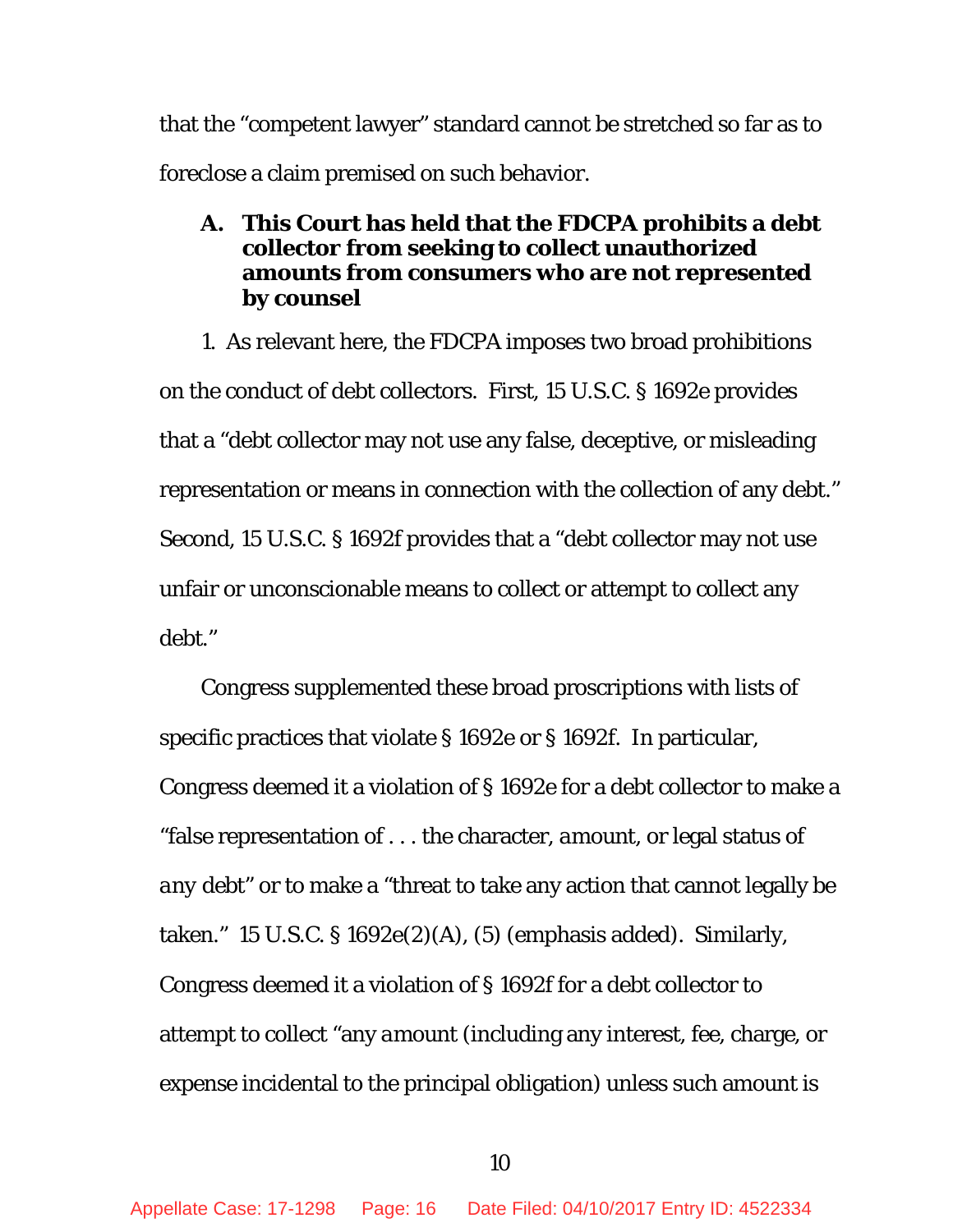expressly authorized by the agreement creating the debt or permitted by law." *Id.* § 1692f(1) (emphasis added).

With respect to claims brought under Section 1692e, this Court has held that "[i]n evaluating whether a debt collection letter is false, misleading, or deceptive in violation of § 1692e, the letter must be viewed through the eyes of an unsophisticated consumer." *[Peters v.](http://www.westlaw.com/Link/Document/FullText?findType=Y&serNum=2002089473&pubNum=0000506&originatingDoc=I32518fb0806f11e6b8b9e1ce282dafae&refType=RP&fi=co_pp_sp_506_1055&originationContext=document&vr=3.0&rs=cblt1.0&transitionType=DocumentItem&contextData=(sc.Keycite)#co_pp_sp_506_1055)  Gen. Serv. Bureau, Inc.*[, 277 F.3d 1051, 1055 \(8th Cir. 2002\).](http://www.westlaw.com/Link/Document/FullText?findType=Y&serNum=2002089473&pubNum=0000506&originatingDoc=I32518fb0806f11e6b8b9e1ce282dafae&refType=RP&fi=co_pp_sp_506_1055&originationContext=document&vr=3.0&rs=cblt1.0&transitionType=DocumentItem&contextData=(sc.Keycite)#co_pp_sp_506_1055) The unsophisticated-consumer standard "protects the uninformed or naïve consumer." *Duffy*, 215 F.3d at 874. At the same time, the standard "contains an objective element of reasonableness to protect debt collectors from liability for peculiar interpretations of collection letters." *Id.* at 874-75.

2. Applying the unsophisticated-consumer standard, this Court has held that a debt collector violates §§ 1692e and 1692f of the FDCPA if it seeks to collect interest or other amounts from an unrepresented consumer to which it is not entitled under state law.

In *Duffy*, this Court considered whether a debt collector violated §§ 1692e and 1692f by allegedly "mischaracteriz[ing] the extent of liability under Minnesota law" in its letters to unrepresented consumers. 215 F.3d at 873. This Court concluded that the debt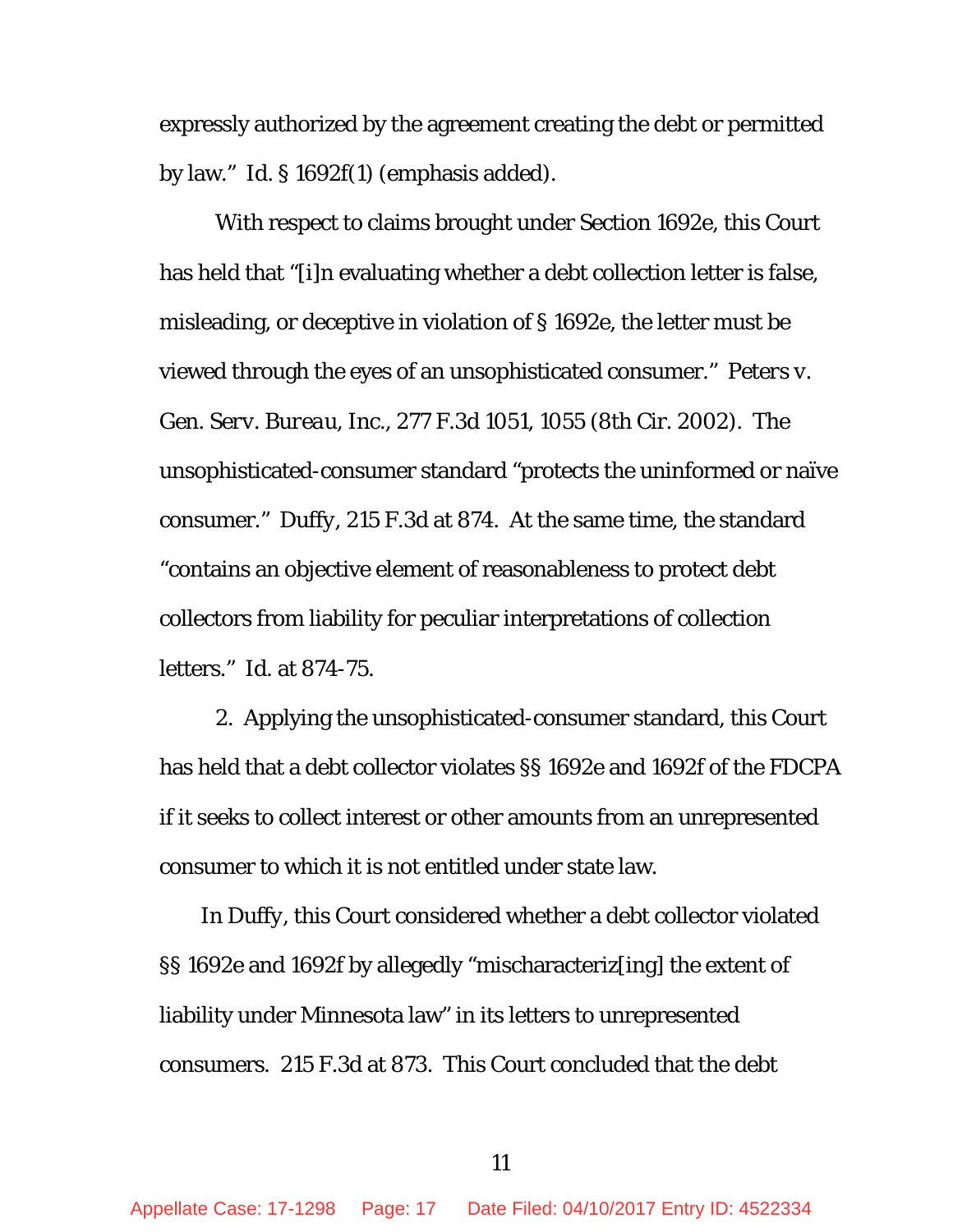collector violated § 1692e by making a "misleading misrepresentation of Minnesota law" about the consumers' liability for a civil penalty. *Id.* at 874. The Court also found that the debt collector's statement about its entitlement to attorneys' fees violated § 1692e(5), which prohibits "threat[s] to take any action that cannot legally be taken," because "it is clear that attorney fees would not have been recoverable in an action against [plaintiffs] under Minnesota law." *Id.* Finally, the Court held that "although the interest calculations were admittedly only slightly overstated, the letters seeking these overstated interest charges were nonetheless an attempt to collect interest not permitted by law, and therefore a violation of the plain language of section 1692f(1)." *Id.* at 875.

The following year, in *Picht v. John R. Hawks, Ltd*, the Court considered a debt collector's attempt to use state law prejudgment garnishment procedures to collect civil penalties for dishonored checks. 236 F.3d 446, 448 (8th Cir. 2001). Under Minnesota law, prejudgment garnishment was unavailable if a default judgment could not be entered, and a default judgment could not be entered for civil penalties because the amount of the penalty was subject to judicial discretion. *Id.* at 449-51. Because the debt collector attempted to use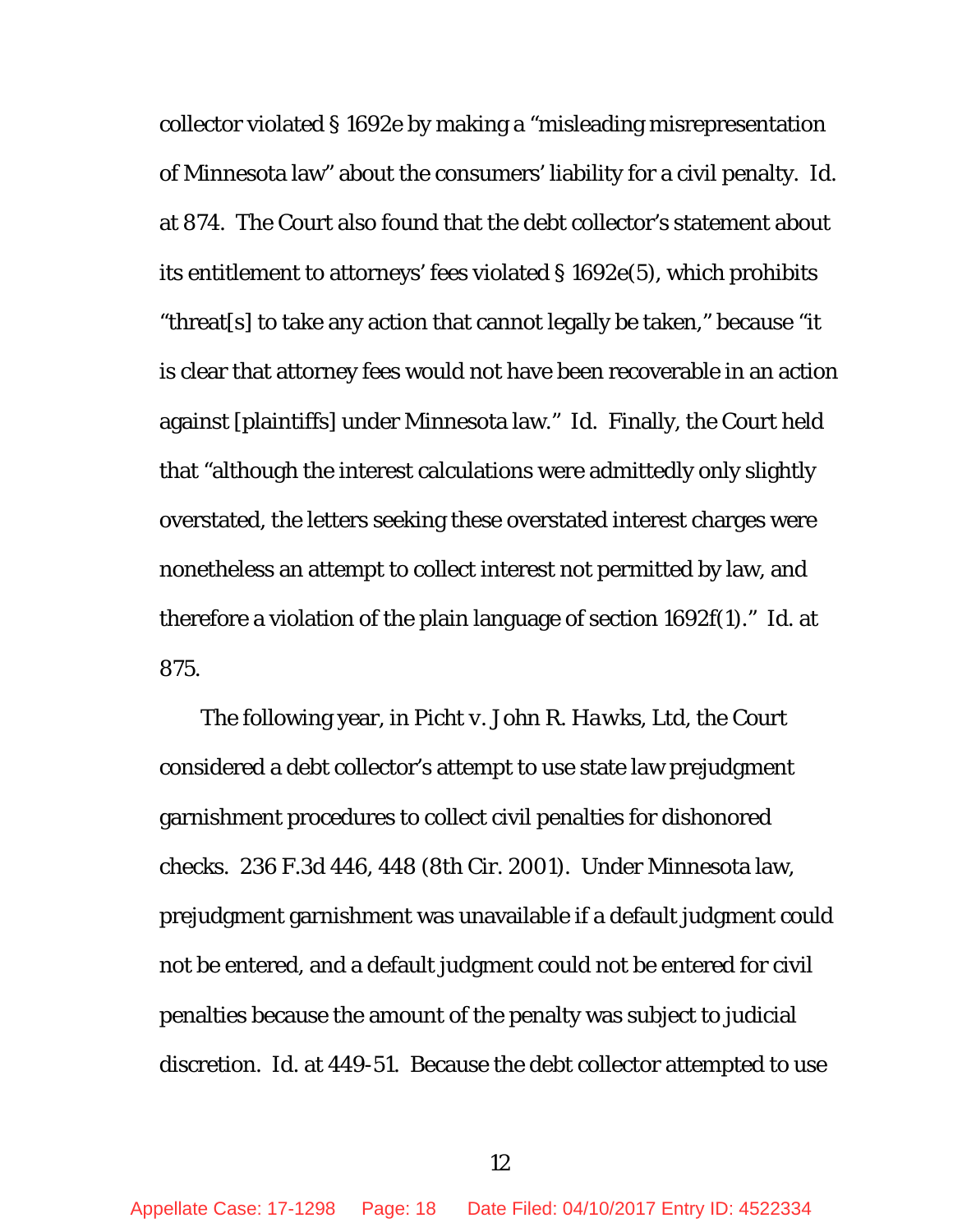prejudgment garnishment to collect civil penalties "in violation of Minnesota law," this Court held that the debt collector "violated the FDCPA's prohibition against threatening 'to take any action that cannot legally be taken.'" *Id.* at 451 (quoting 15 U.S.C. § 1692e(5)). The Court further held that the FDCPA's "bona fide error defense" did not excuse the violation. *Id*.; *see also* 15 U.S.C. § 1692k(c) ("A debt collector may not be held liable in any action brought under this subchapter if the debt collector shows by a preponderance of evidence that the violation was not intentional and resulted from a bona fide error notwithstanding the maintenance of procedures reasonably adapted to avoid any such error."). As the Court explained, a "'mistake about the law is not protected by' the bona fide error defense." *Picht*, 236 F.3d at 451 (quoting *Hulshizer v. Global Credit Servs., Inc.*, 728 F.2d 1037, 1038 (8th Cir. 1984) (per curiam)); *see also Wilhelm v. Credico, Inc.*, 519 F.3d 416, 421 (8th Cir. 2008).

Last year, this Court applied *Duffy* to an FDCPA action based on a debt collector's letters seeking to collect interest under Missouri law. *See Haney*, 837 F.3d at 932. *Haney* involved two types of interest: "post-charge-off statutory prejudgment interest" and "prejudgment interest upon interest (compound interest)." *Id.* at 921. With respect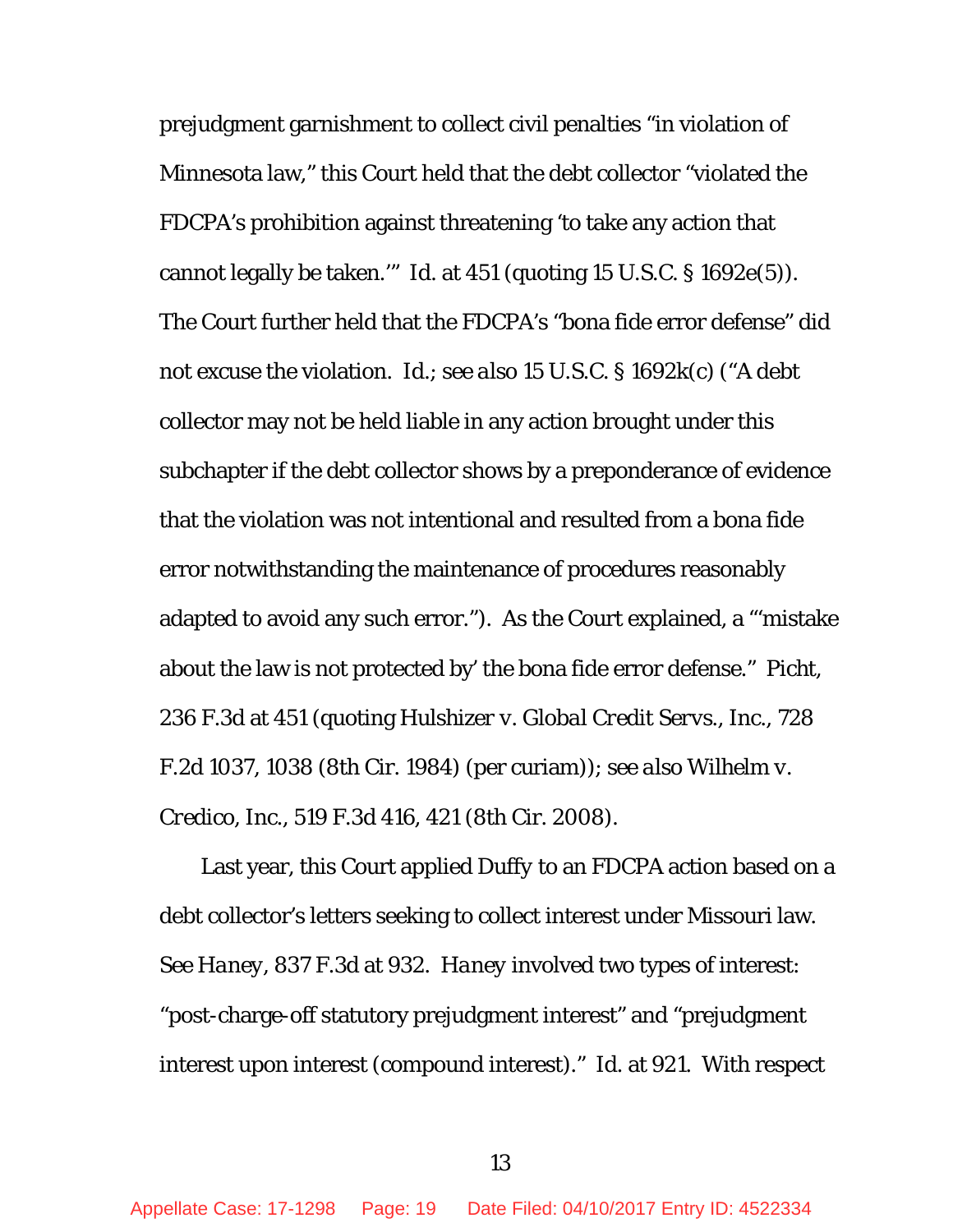to post-charge-off statutory prejudgment interest, the Court examined Missouri law and concluded that "[n]othing inherent in the process of charging off a debt precludes a claim for statutory interest, and Missouri's prejudgment interest statute does not expressly preclude statutory prejudgment interest following a waiver of contractual interest." *Id.* at 928-29. The debt collector's "demands for such interest, therefore, were not actionable misrepresentations or unfair or unconscionable collection methods under 15 U.S.C. § 1692e or § 1692f, respectively." *Id.* at 929.

With respect to interest-on-interest, however, the Court concluded that the plaintiff "stated a claim that should have survived a motion for judgment on the pleadings" because, under Missouri law, "statutory prejudgment interest cannot be assessed on already accrued interest." *Id.* at 930, 931. Citing *Duffy*, the Court explained that "(1) there exists no *de minimis* exception to FDCPA liability based upon low dollar amounts; and (2) debt collectors' false representations about the availability of remedies or amounts owed under state law, like representations of fact, are to be viewed through the unsophisticatedconsumer standard and may be actionable pursuant to the FDCPA." *Id.* at 932.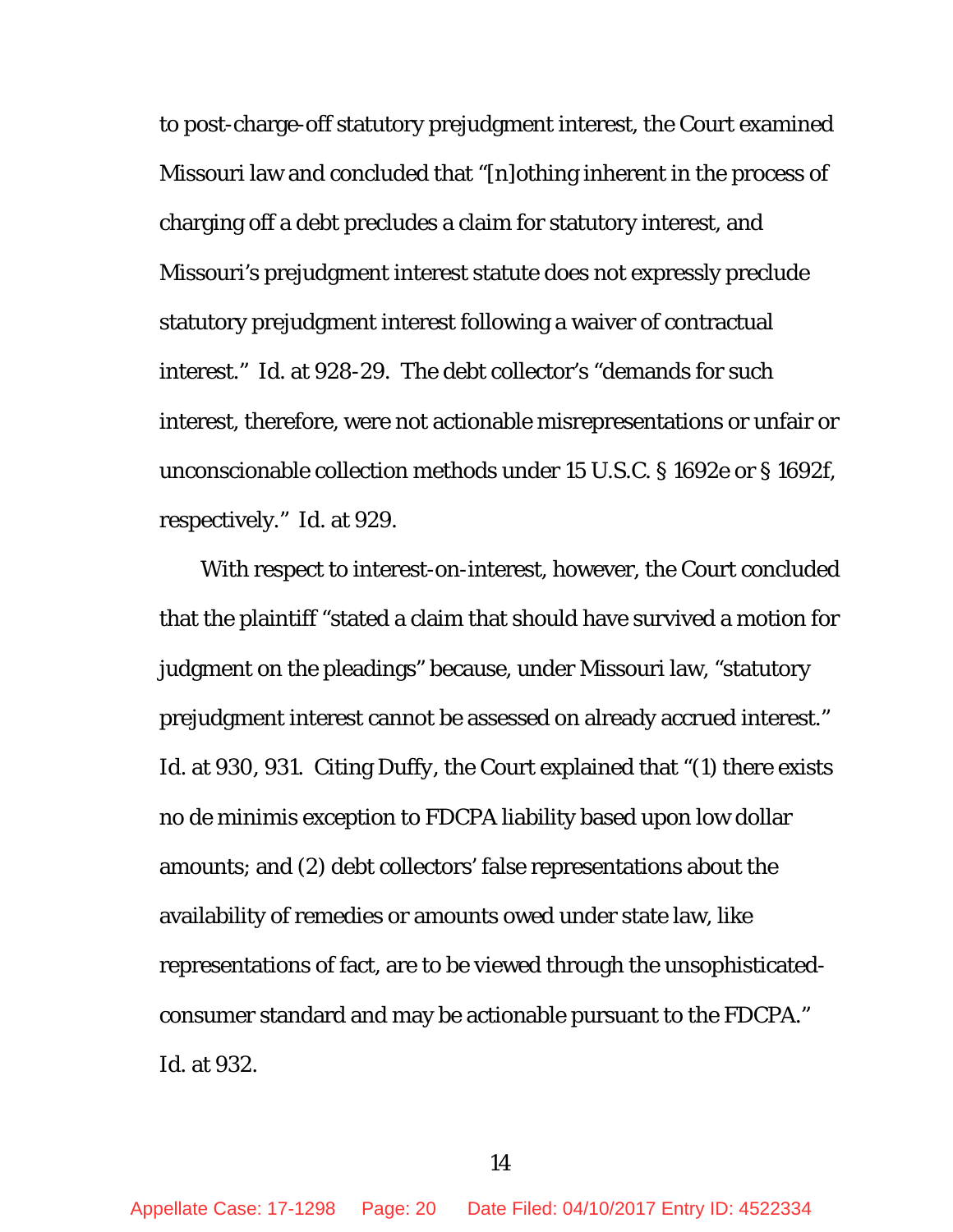Notwithstanding this conclusion that a debt collector could not seek interest-on-interest in demand letters sent to consumers, the Court held that it did not violate the FDCPA for a debt collector to include a request for interest-on-interest in its "prayers for relief in litigation." *Id.* at 932. The Court explained that such a request was both "a statement directed to the court" and "a good faith legal position on a point of unsettled Missouri law." *Id.* at 932-33. The Court concluded that "the statute does not forbid a party from stating its good faith legal position to a court in a prayer for relief." *Id*. at 933.

Johnson contends that she was not represented by counsel when Admiral sent the 2015 letter and that the letter should therefore be evaluated under the unsophisticated-consumer standard. (Johnson Br. 28-31). If the Court agrees with that argument, then her allegation that Admiral misrepresented the amount she owed states a valid FDCPA claim under this Court's decisions in *Duffy*, *Picht*, and *Haney*.

## <span id="page-20-0"></span>**B. A debt collector who sends a letter to a consumer represented by counsel violates the FDCPA when it misrepresents the amount owed**

If this Court concludes that Johnson was represented and that the "competent lawyer" standard applies, the Court should still reverse. Although there may be circumstances in which application of the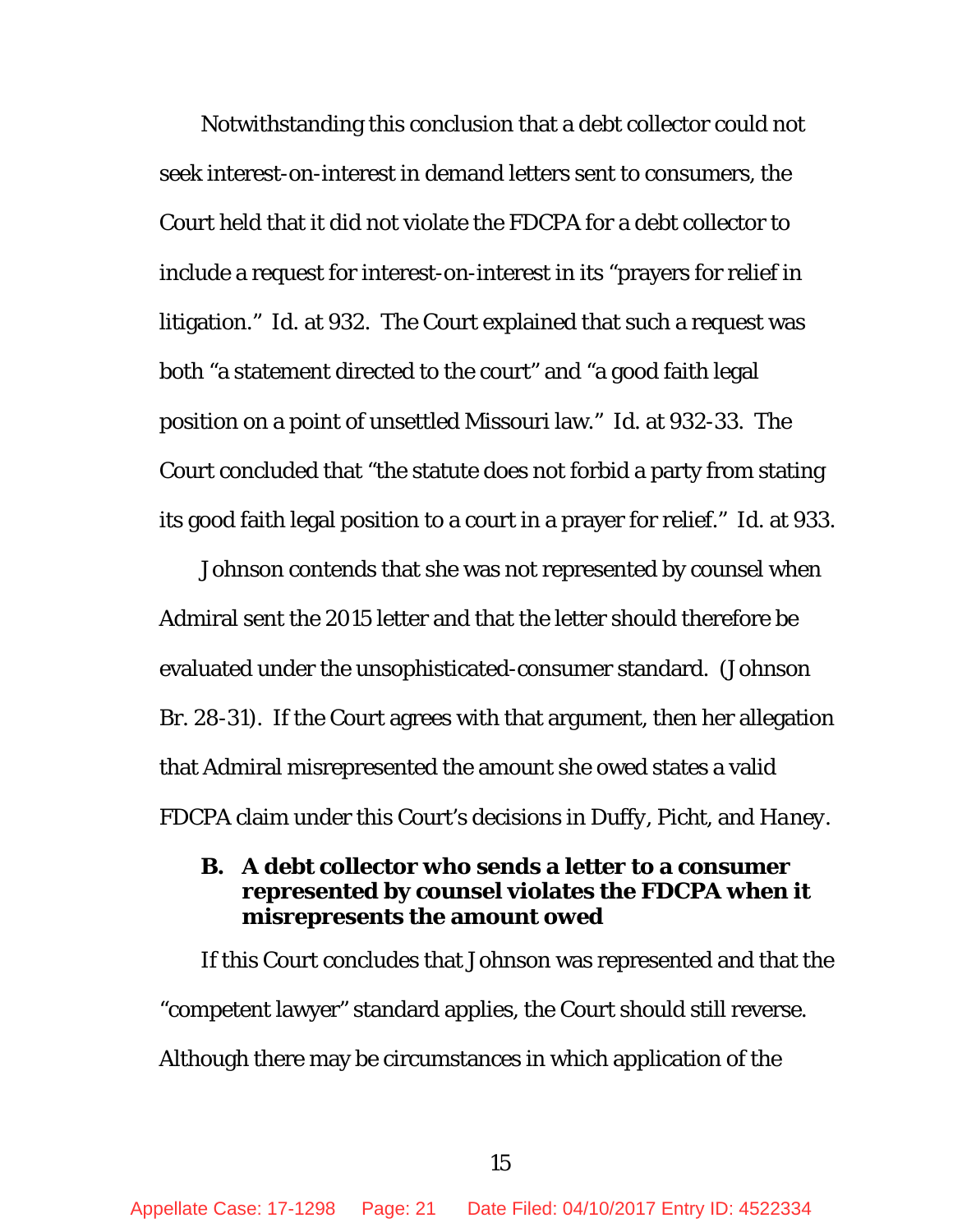unsophisticated-consumer and the competent-lawyer standards produce different results, a debt collector's misrepresentation about the amount owed is not one of them.

1. In *Powers*, this Court concluded that "the unsophisticated consumer standard is 'inappropriate for judging communications with lawyers.'" 776 F.3d at 574 (quoting *Evory v. RJM Acquisitions Funding, LLC*, 505 F.3d 769, 774 (7th Cir. 2007)). *Powers* addressed whether a class action could be certified based on the allegation that a debt collector violated the FDCPA by sending abusive discovery requests to consumers' counsel in debt-collection litigation. The Court, "[c]onsistent with [its] decision in *Hemmingsen [v. Messerli & Kramer, P.A.*, 674 F.3d 814, 817 (8th Cir. 2012)]*,* decline[d] to adopt an inflexible rule that the FDCPA can never apply to discovery requests made directly to the consumer's attorney during the course of debt collection litigation." 776 F.3d at 574. Nonetheless, the Court explained that "a representation by a debt collector that would be unlikely to deceive a competent lawyer, even if he is not a specialist in consumer debt law, should not be actionable." *Id.* (quoting *[Evory,](http://www.westlaw.com/Link/Document/FullText?findType=Y&serNum=2013803656&pubNum=0000506&originatingDoc=I2a7fb9209bfa11e4b4bafa136b480ad2&refType=RP&fi=co_pp_sp_506_775&originationContext=document&vr=3.0&rs=cblt1.0&transitionType=DocumentItem&contextData=(sc.UserEnteredCitation)#co_pp_sp_506_775)* 505 [F.3d at 775\)](http://www.westlaw.com/Link/Document/FullText?findType=Y&serNum=2013803656&pubNum=0000506&originatingDoc=I2a7fb9209bfa11e4b4bafa136b480ad2&refType=RP&fi=co_pp_sp_506_775&originationContext=document&vr=3.0&rs=cblt1.0&transitionType=DocumentItem&contextData=(sc.UserEnteredCitation)#co_pp_sp_506_775). The Court ultimately concluded that a class could not be certified without "knowing the factual context in which those requests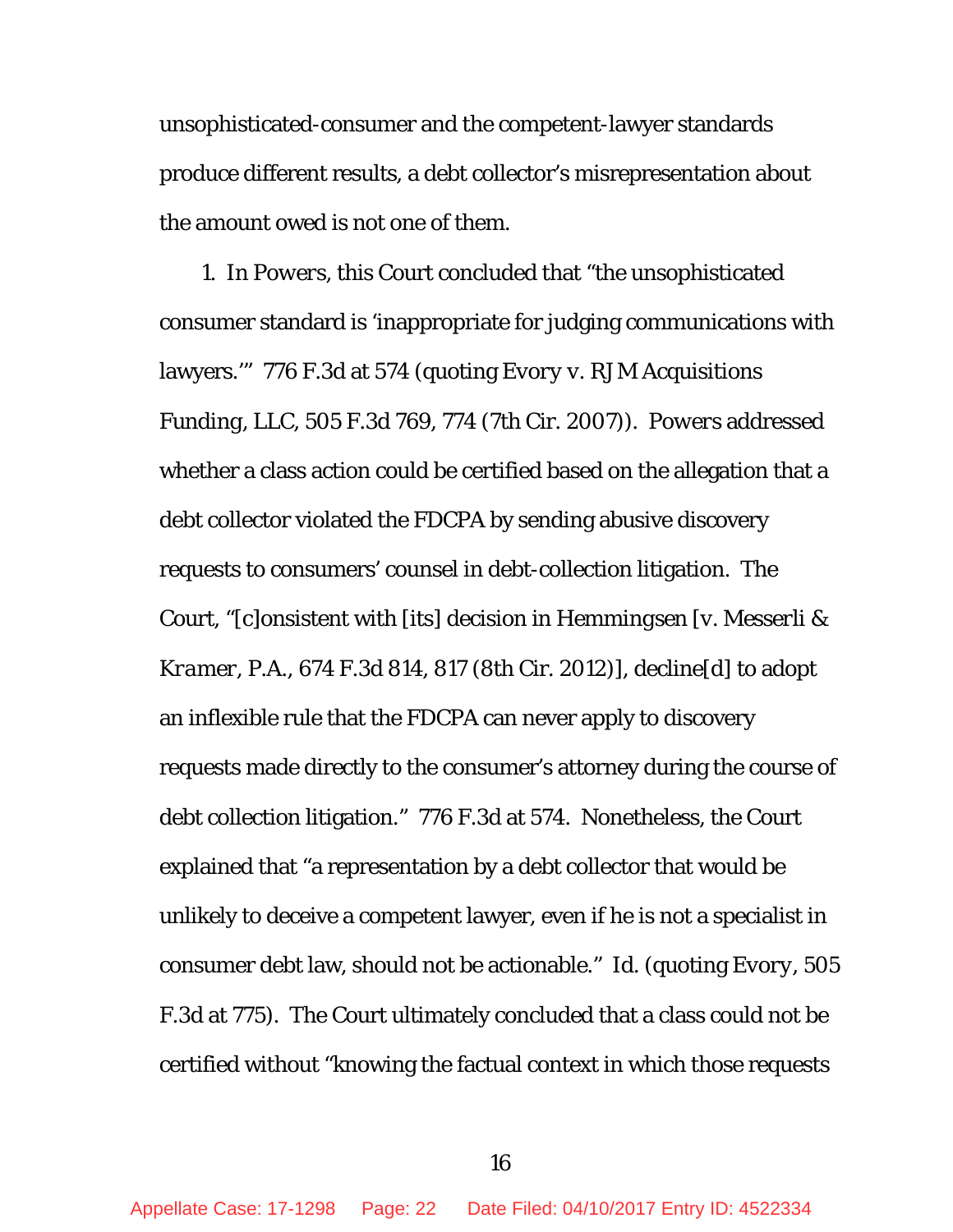were made in a particular case, or strong evidence of a standard practice that the debt collector has persistently abused." *Id.* at 575.

2. Although there may be representations that an unsophisticated consumer and a competent lawyer would interpret differently, a representation concerning the amount owed by the consumer is not one of them. In this case, Admiral's 2015 letter represented that Johnson owed—and Admiral was entitled to collect—\$10,812.27. Both Johnson and her putative counsel would understand from that representation that Johnson owed \$10,812.27 to Admiral. Assuming that representation is false as alleged (JA 3, ¶ 16, and JA 5, ¶¶ 24, 25), Johnson has stated a claim that Admiral has falsely represented the "amount . . . of any debt," 15 U.S.C.  $\S 1692e(2)$ (A), and has engaged in the attempted "collection of any amount" not "expressly authorized by the agreement creating the debt or permitted by law," 15 U.S.C. § 1692f(1).

Other circuits have reached similar conclusions. In *Evory*, which this Court looked to in *Powers* when it adopted the competent-lawyer standard, *see* 776 F.3d at 574, the Seventh Circuit explained that, although a "sophisticated person is less likely to be either deceived or misled than an unsophisticated one," a "*false* claim of fact in a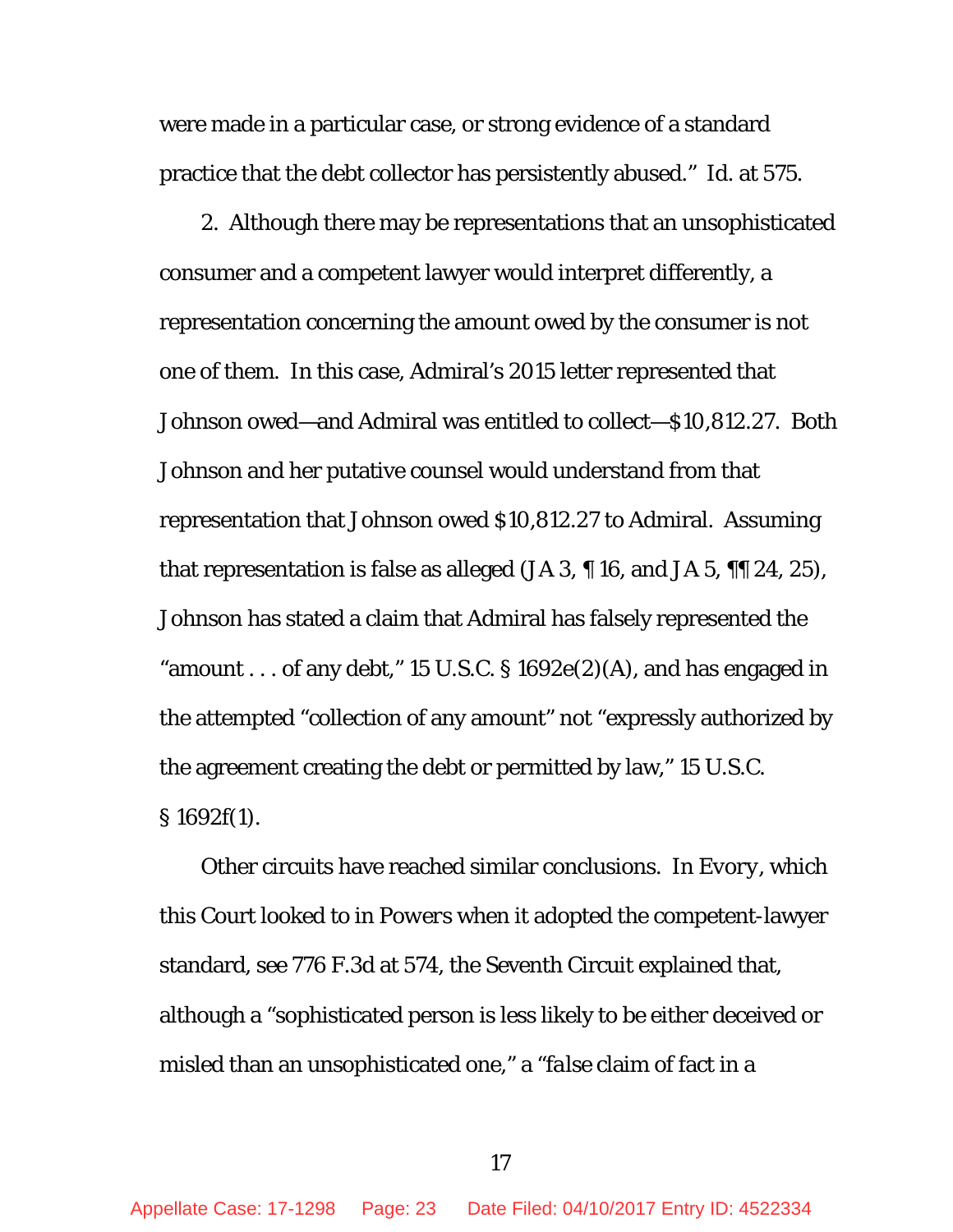dunning letter may be as difficult for a lawyer to see through as a consumer." 505 F.3d at 775 (emphasis added). The Seventh Circuit even gave the example of a letter that "misrepresents the unpaid balance of the consumer's debt." *Id.* As that court explained, "[t]he lawyer might be unable to discover the falsity of the representation without an investigation that he might be unable, depending on his client's resources, to undertake." *Id.* Accordingly, "[s]uch a misrepresentation would be actionable whether made to the consumer directly, or indirectly through his lawyer." *Id*. at 775. Indeed, *Evory* concluded that a plaintiff had stated an FDCPA claim by alleging that the debt collector told the plaintiff's attorney "that if the debt wasn't paid within two weeks . . ., a \$15 daily charge would be added to the account balance until the debt was paid in full," a threat that "violate[d] Indiana law." *Id.* at 777.

Going further, the Eleventh Circuit has rejected the competent attorney standard for facially false statements, concluding that there is "no basis in the FDCPA to treat false statements made to lawyers differently from false statements made to consumers themselves." *Bishop v. Ross Earle & Bonan, P.A.*, 817 F.3d 1268, 1277 (11th Cir. 2016). *Bishop* involved not a false amount, but rather a "misstatement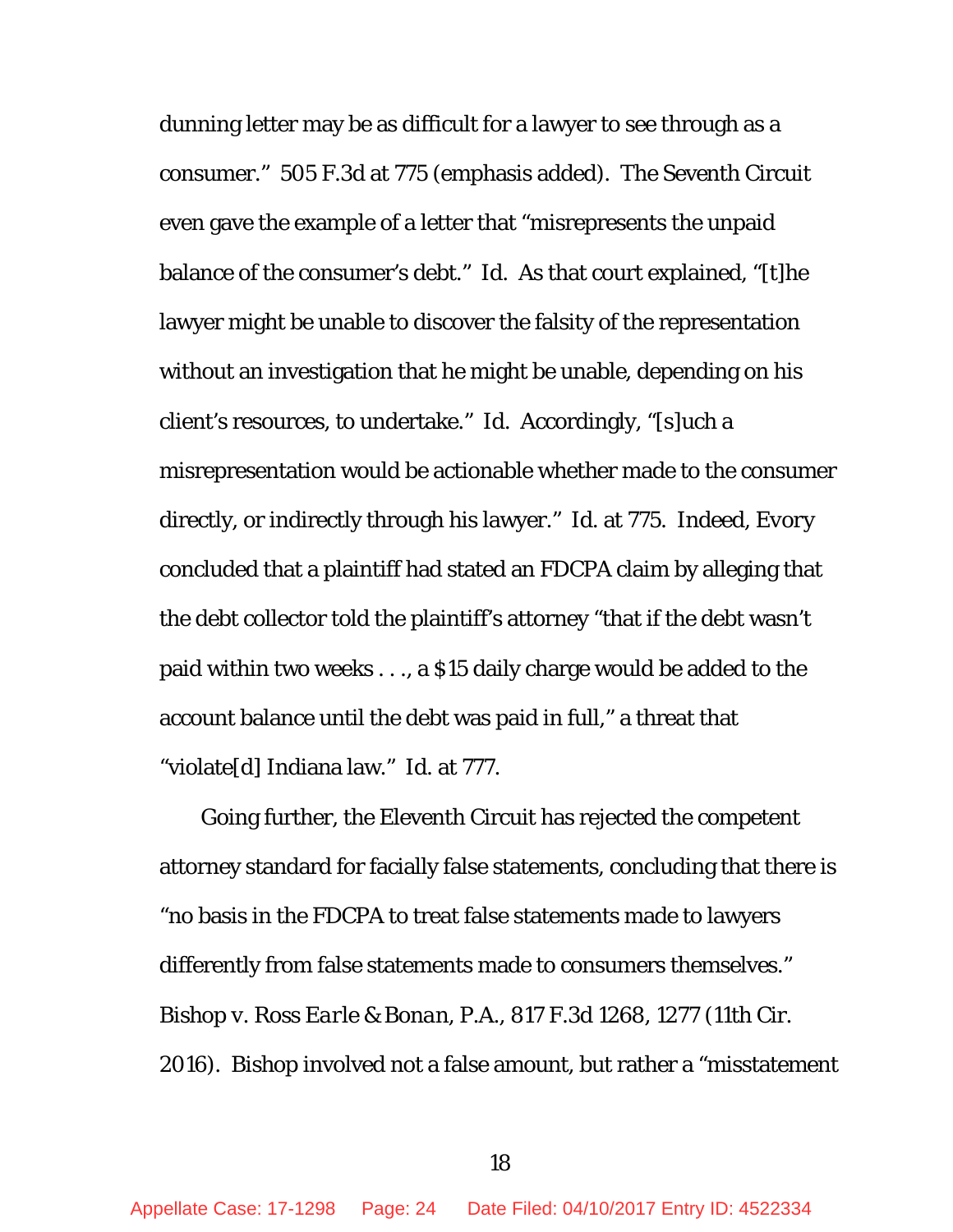of law" about whether a consumer must "dispute her debt 'in writing' to trigger her verification rights under [15 U.S.C.] § 1692g(b)." *Id*. at 1276. The court concluded that "false statements are an abusive debt collection practice," and the "'fact that a false statement may be obviously false to those who are trained and experienced does not change its character, nor take away its power to deceive others less experienced.'" *Id.* at 1277 (quoting *Jeter v. Credit Bureau, Inc.*, 760 F.2d 1168, 1173 (11th Cir. 1985)). The Eleventh Circuit further explained that, because the "misrepresentation was not apparent on the face of the letter," it would "state a claim even in jurisdictions that apply the 'competent lawyer' standard," *id.* at 1276, and, in any event, would "require attorneys to expend client resources second-guessing the truthfulness of debt collection communications," *id.* at 1277. Given these considerations, the Eleventh Circuit declined to "adopt the 'competent lawyer' standard in any form" on the "facts of this case." *Id*. at 1277 & n.8.

In *[Dikeman v. National](http://www.westlaw.com/Link/Document/FullText?findType=Y&serNum=1996092888&pubNum=0000506&originatingDoc=I2a7fb9209bfa11e4b4bafa136b480ad2&refType=RP&fi=co_pp_sp_506_953&originationContext=document&vr=3.0&rs=cblt1.0&transitionType=DocumentItem&contextData=(sc.UserEnteredCitation)#co_pp_sp_506_953) Educators, Inc.,* 81 F.3d 949 (10th [Cir.1996\),](http://www.westlaw.com/Link/Document/FullText?findType=Y&serNum=1996092888&pubNum=0000506&originatingDoc=I2a7fb9209bfa11e4b4bafa136b480ad2&refType=RP&fi=co_pp_sp_506_953&originationContext=document&vr=3.0&rs=cblt1.0&transitionType=DocumentItem&contextData=(sc.UserEnteredCitation)#co_pp_sp_506_953) the Tenth Circuit considered the application to attorney communications of the requirement that a debt collector disclose in its communications that it "is attempting to collect a debt and that any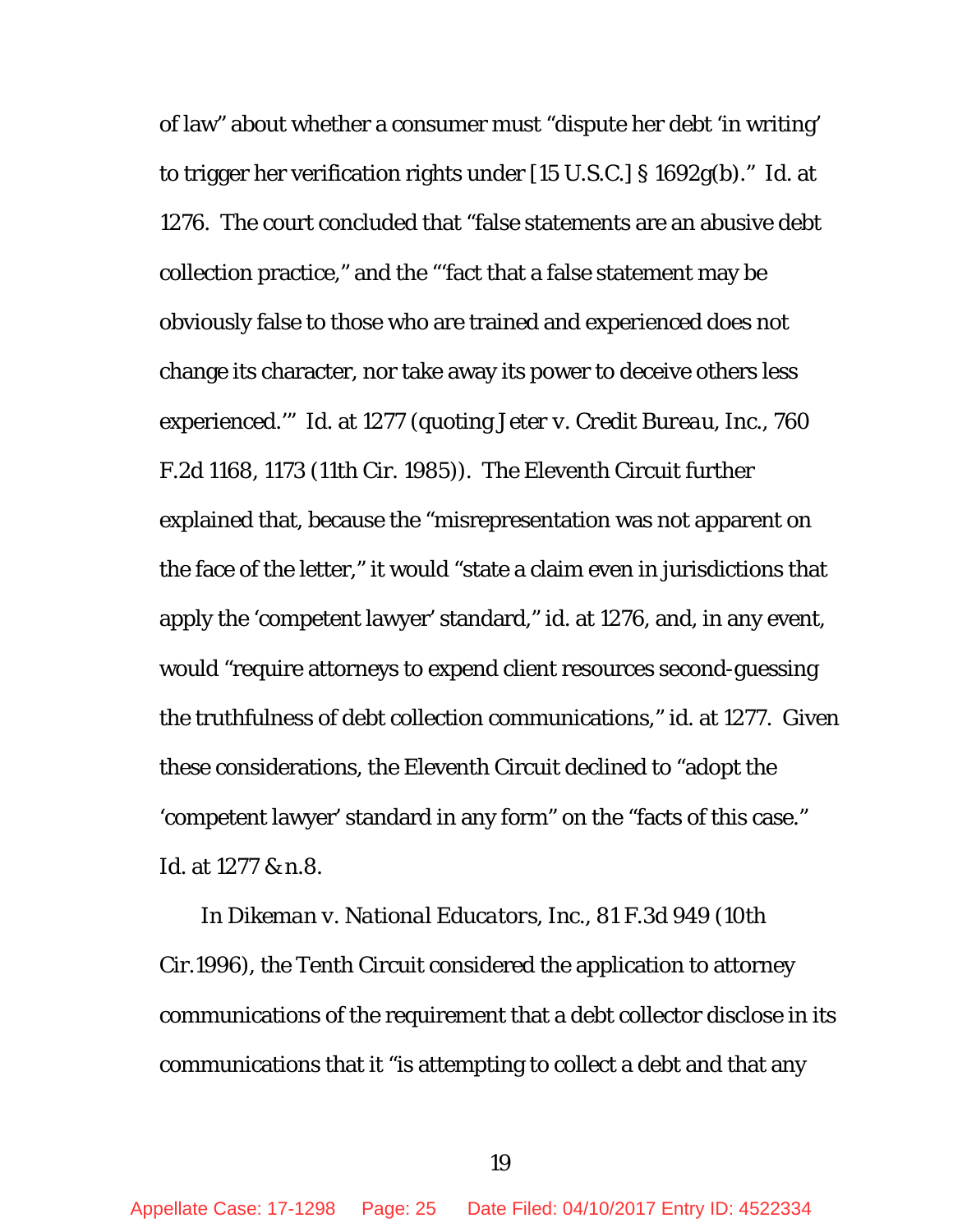information obtained will be used for that purpose." 15 U.S.C. § 1692e(11). The court held that a specific affirmative disclosure was not required in that case because "the fact that a communication is made to collect a debt is something that the lawyer's professional expertise would allow him or her to discern easily on facts such as these." 81 F.3d at 953. The court contrasted that situation with one in which "the failure to make the required disclosure by verbal statement might be misleading to a lawyer," *id.*, and emphasized that "an *affirmative misrepresentation* to a lawyer" would not be "excusable merely because a lawyer could see through the false statement," *id.* at 954 n.14.

3. The district court correctly assumed, based on the allegations of the complaint, that Admiral's 2015 letter falsely represented that "the current balance of the debt [was] \$10,812.27." JA 77. The district court, moreover, did not suggest that a competent attorney would interpret Admiral's statement of the amount owed differently than an unsophisticated consumer would. The court nonetheless dismissed Johnson's complaint because it concluded that a "competent attorney would look into whether this amount is correct, and if not correct, would appropriately challenge the amount sought by the debt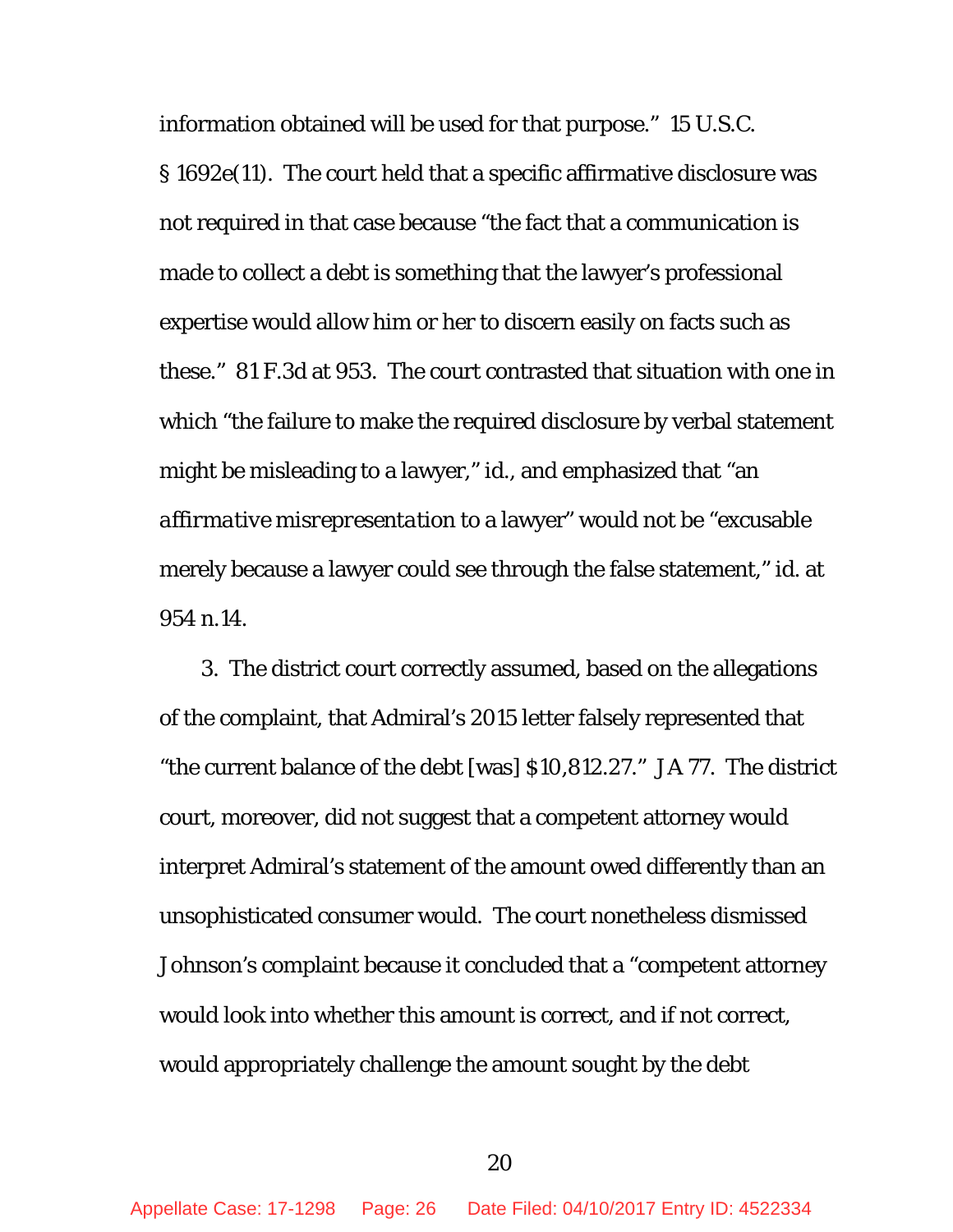collector." *Id.* As explained above, however, the "competent lawyer" standard does not ask whether a competent attorney would, after the expenditure of effort, discover the misrepresentation. A lawyer "might be unable, depending on his client's resources, to undertake" such efforts. *Evory*, 505 F.3d at 775; *cf. Bishop*, 817 F.3d at 1276 ("[E]xcluding attorney communications from § 1692e would contravene the purpose of the FDCPA because the consumer, rather than the debt collector, would be forced to bear the costs resulting from the debt collector's conduct.") (internal quotation marks and brackets omitted). Indeed, *any* misrepresentation to an attorney might ultimately be discovered if enough resources were devoted to challenging a debt collector's assertions. The district court's reasoning eliminates virtually any liability for conduct with respect to a represented consumer—effectively overruling this Court's adoption of the competent-attorney standard.

To be sure, this Court has said that, in certain circumstances, a technically false statement, even in the context of an unsophisticated consumer, might not be actionable under the FDCPA. In *Peters*, this Court held that a "literally false" statement does not mislead a consumer where "it effectively conveys the consequences" of failing to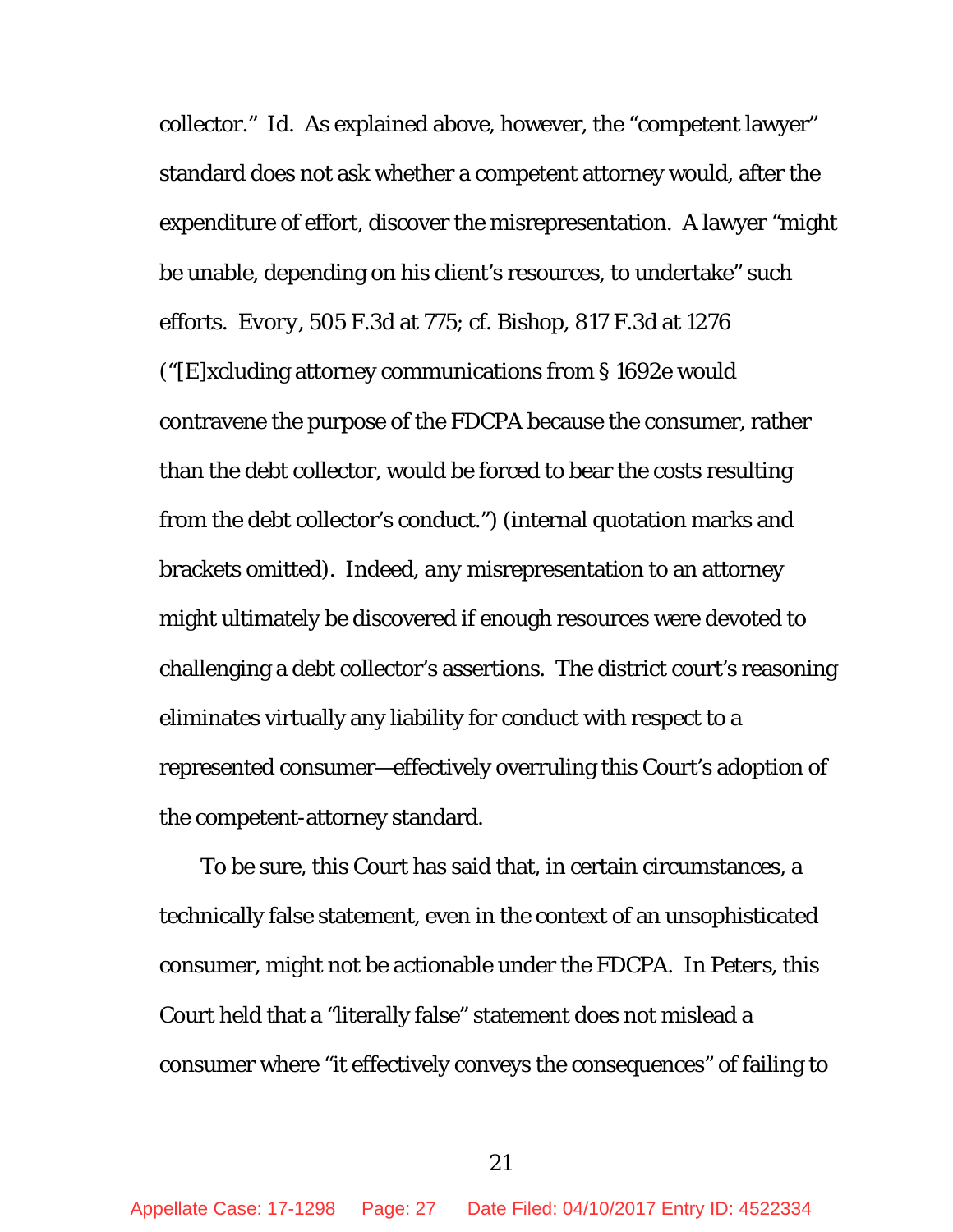respond to a complaint. 277 F.3d at 1056. In *McIvor*, this Court likewise concluded that a "literally false statement does not violate § 1692e" where it has no "potential" to mislead. 773 F.3d at 913. And in *Janson v. Katharyn B. Davis, LLC*, this Court held that a false attestation of personal knowledge in an affidavit submitted in litigation was not actionable where the plaintiff did not allege that the affidavit itself was false or that the state court was misled by the false attestation. 806 F.3d 435, 437-38 (8th Cir. 2015).

These situations are not analogous to the current case: Based on the allegations in the complaint, the 2015 letter does not "effectively convey[]" the accurate amount of the debt owed, *Peters*, 277 F.3d at 1056, and the alleged misrepresentation as to the amount owed manifestly has the "potential" to mislead. *McIvor*, 773 F.3d at 913. Nor is this a situation, as in *Janson*, where the parties were in litigation and the allegedly false statement did not influence the outcome. *See* 806 F.3d at 438 ("Absent an allegation that *he actually did not owe rent*, Janson has not plausibly alleged that the defendant's practice [of attesting to affidavits without personal knowledge] misled the state court in any meaningful way.") (emphasis added). Instead, the dispute concerns a piece of information that is central to any debt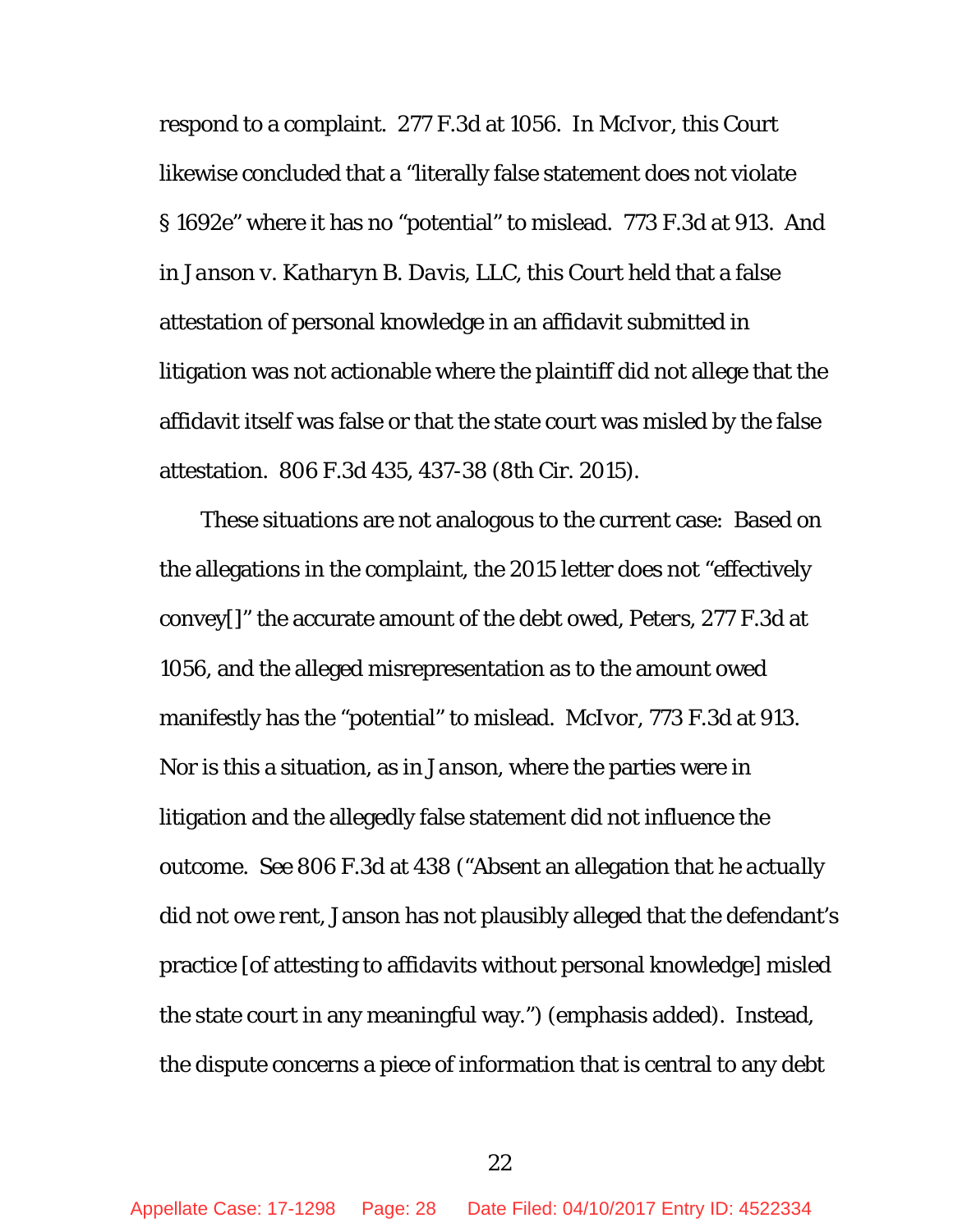collection matter–the amount owed–and about which Congress specifically legislated in §§ 1692e(2)(A) and 1692f(1) when it said that debt collectors must be honest about the "amount" of debt that they seek to collect.

Finally, the district court vaguely stated that the 2015 letter was not actionable because it is "based on a legal interpretation." JA 78. To the extent that the district court believed that Admiral had a goodfaith basis for the amount it asserted that Johnson owed (for example, if Admiral had a basis in state law for seeking interest on the debt in litigation), then the district court's conclusion is inconsistent with *Haney*. *Haney* holds that a debt collector cannot claim interest that is not permitted by state law in its debt collection letters to consumers, even if there is a good-faith basis for a debt collector to seek such interest in litigation. *Compare* 837 F.3d at 932 ("Haney has articulated viable § 1692e and § 1692f(1) claims by alleging false statements and collection attempts regarding the availability of compound interest") *with id.* at 933 ("the claim for that [statutory prejudgment interest] amount in the petition was a statement directed to the court, and it was a good-faith legal position on a point of unsettled Missouri law"). The 2015 letter was not a statement to a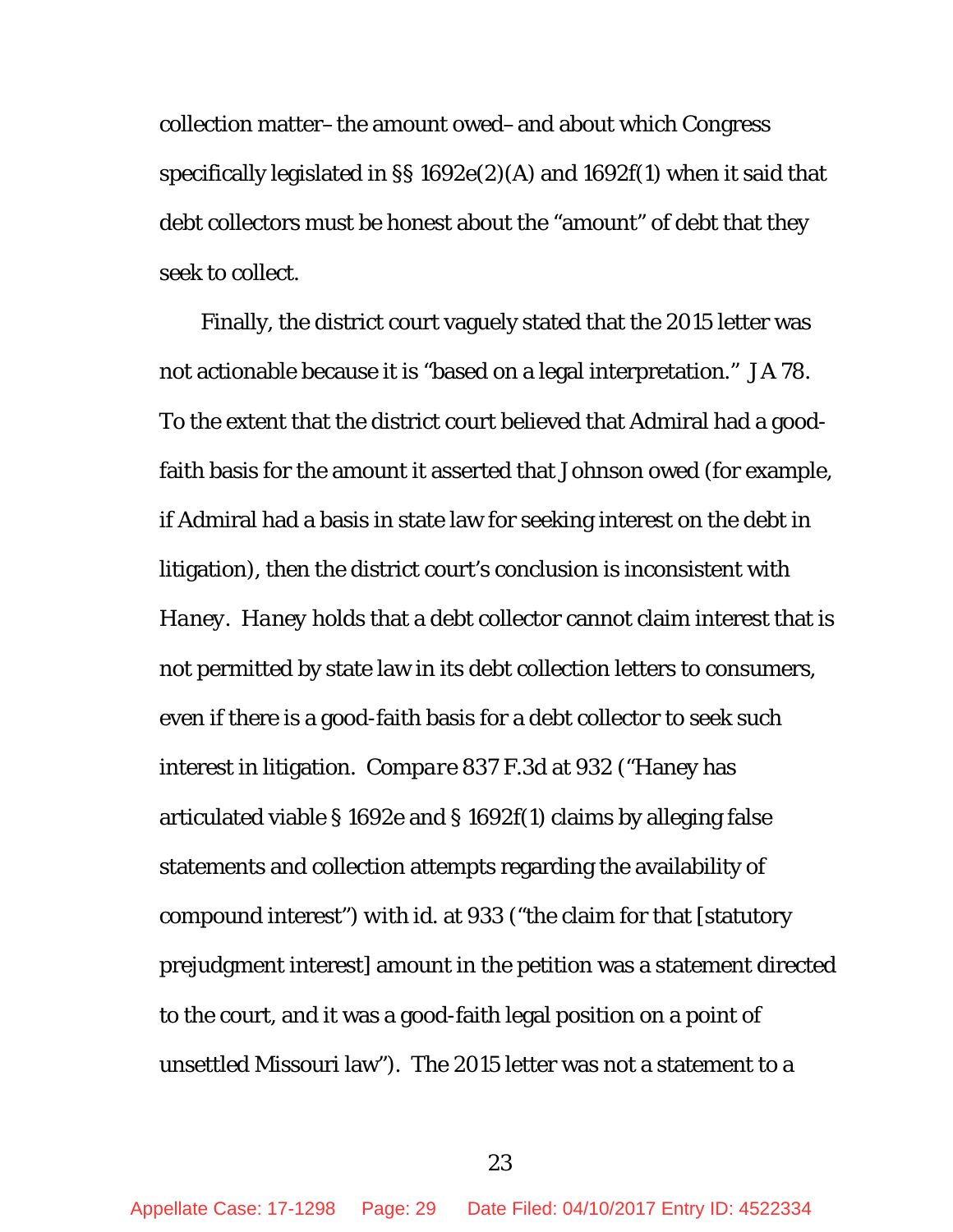court made in the context of litigation. And even if it were, the district court made no finding that Admiral had a good-faith basis in Minnesota law for seeking to collect the amount of debt indicated in the 2015 letter.

For the foregoing reasons, the judgment of the district court dismissing Johnson's complaint should be reversed.

## <span id="page-29-0"></span>**II. Johnson alleged facts sufficient for Article III standing**

In its motion to dismiss, Admiral argued that Johnson lacked Article III standing to bring her FDCPA claim because she did not suffer a concrete and particularized injury. JA. 14-15. That is incorrect. The Supreme Court has long held that a plaintiff suffers a concrete and particularized injury when she does not receive truthful information to which she is entitled by law. The Supreme Court's recent decision in *Spokeo, Inc. v. Robins*, 136 S. Ct. 1540 (2016), does not call that precedent into question.

**A.** In *Spokeo*, the Supreme Court reaffirmed the well-established principle that a plaintiff invoking the jurisdiction of an Article III court must establish "injury in fact." 136 S. Ct. at 1547. In particular, "a plaintiff must show that he or she suffered 'an invasion of a legally protected interest' that is 'concrete and particularized' and 'actual or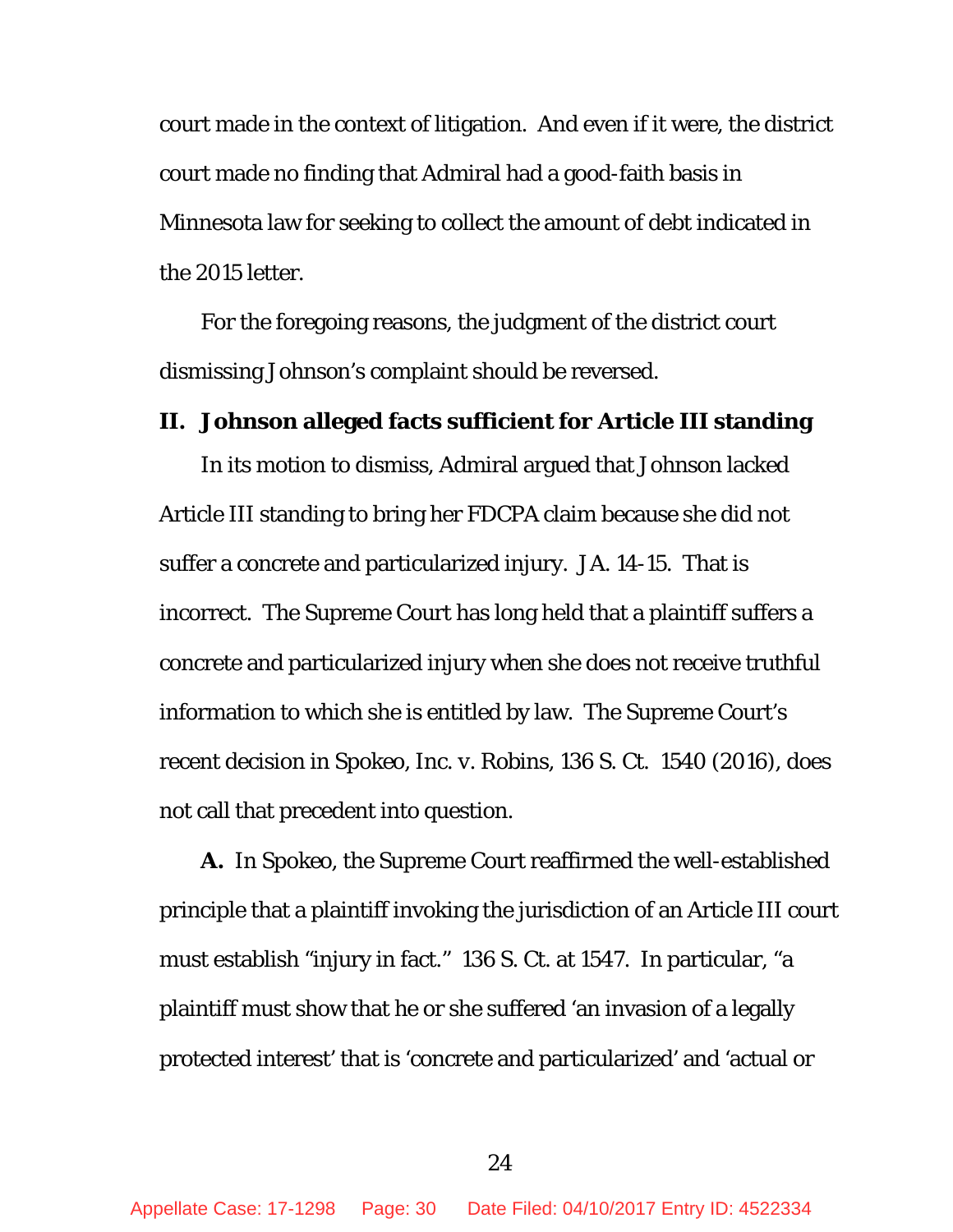imminent, not conjectural or hypothetical.'" *Id.* at 1548 (quoting *Lujan v. Defenders of Wildlife*, 504 U.S. 555, 560 (1992)). *Spokeo* also reaffirmed the longstanding principle that the required "legally protected interest" may be an interest that Congress has granted legal protection by creating a statutory right. *See id.* at 1549 (reaffirming that "Congress may 'elevate to the status of legally cognizable injuries concrete, *de facto* injuries that were previously inadequate in law'" (quoting *Lujan*, 504 U.S. at 578) (alteration omitted)); *accord Warth v. Seldin*, 422 U.S. 490, 500 (1975) ("The actual or threatened injury required by Art. III may exist solely by virtue of statutes creating legal rights, the invasion of which creates standing" (quotations omitted)). Nonetheless, the invasion of such a statutory right will not "automatically" satisfy the "injury-in-fact requirement"; the fact that Congress "grants a person a statutory right and purports to authorize that person to sue to vindicate that right" is not necessarily enough. *Spokeo*, 136 S. Ct. at 1549. For example, a plaintiff cannot "allege a bare procedural violation, divorced from any concrete harm, and satisfy the injury-in-fact requirement of Article III." *Id.* Rather, the invasion of a statutory right must itself be "concrete and particularized" and "actual or imminent." *Id.* at 1548.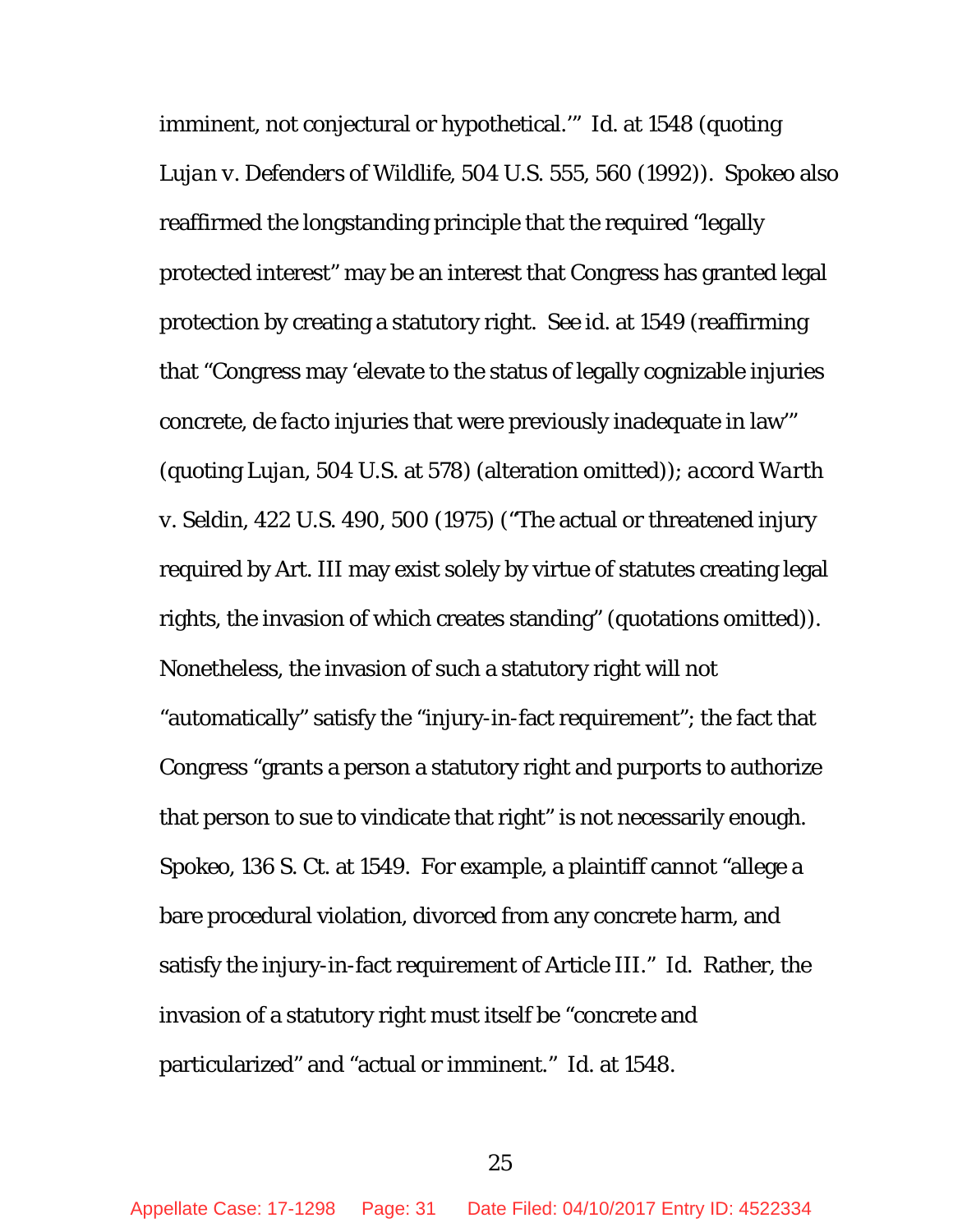A particularized injury is one that "affect[s] the plaintiff in a personal and individual way," *id*. at 1548 (quotations omitted), while a "concrete" injury is one that is "*de facto*," *id.* That is, to be "concrete," the injury must "actually exist"; it must be "real," not "abstract." *Id.* A concrete injury need not be tangible, however. *Id.* at 1549. In assessing whether an intangible injury is sufficiently "concrete," the Court recognized that "Congress is well positioned to identify intangible harms that meet minimum Article III requirements" and, thus, that "its judgment is . . . instructive and important." *Id.* 

**B.** Under this standard, a plaintiff's failure to receive truthful information that she is entitled to receive under federal law is a concrete and particularized injury. In *Havens Realty Corp. v. Coleman*, the Supreme Court held that the deprivation of a right not to be "the object of a misrepresentation made unlawful under" the Fair Housing Act (FHA) satisfied Article III's "injury in fact" requirement. 455 U.S. 363, 373-74 (1982). In that case, housing-discrimination "testers"—*i.e.*, individuals who, "without an intent to rent or purchase a home or apartment, pose as renters or purchasers for the purpose of collecting evidence of unlawful steering practices"—brought suit against a realty company that had falsely informed them that no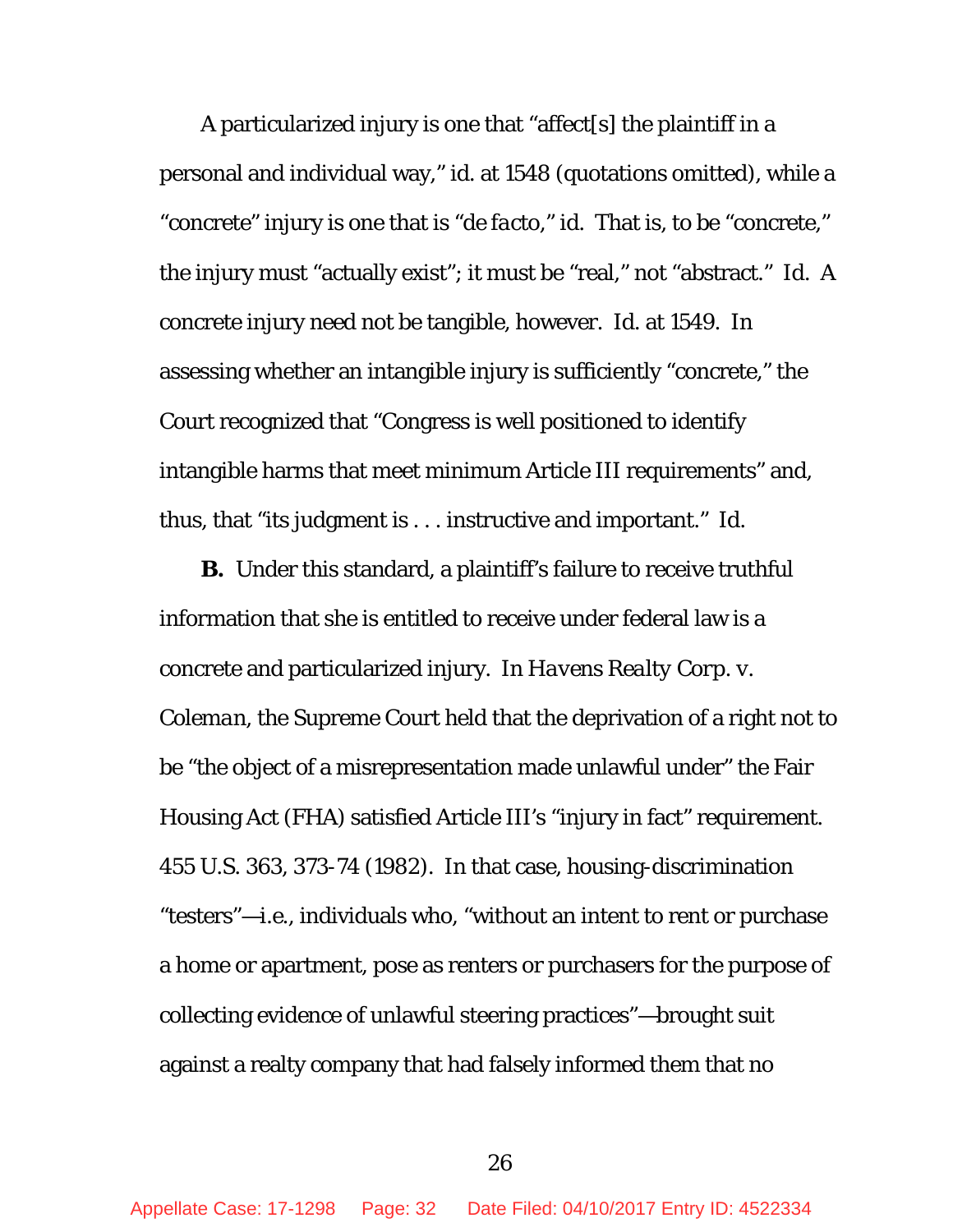housing was available. *Id.* at 373-74. The FHA barred misrepresentations about available housing, thus creating a "legal right to truthful information about available housing." *Id.* at 373 (citing 42 U.S.C. § 3604(d)). The Court concluded that "the Art. III requirement of injury in fact is satisfied" when a tester "alleged injury to her statutorily created right to truthful housing information." *Id.* at 374.

*Havens Realty* remains good law. *Spokeo* did not mention—much less limit—*Havens Realty*'s holding that a violation of a statutory right not to be the target of a misrepresentation satisfies "the Art. III requirement of injury in fact." 455 U.S. at 374; *see also Shalala v. Ill. Council on Long Term Care, Inc.*, 529 U.S. 1, 18 (2000) ("This Court does not normally overturn, or so dramatically limit, earlier authority *sub silentio*."). On the contrary, *Spokeo* confirmed that "Congress may 'elevate to the status of legally cognizable injuries concrete, *de facto*  injuries that were previously inadequate in law.'" *Spokeo*, 136 S. Ct. at 1549 (quoting *Lujan v. Defenders of Wildlife*, 504 U.S. 555, 578 (1997)) (alteration omitted); *see also In re Horizon Healthcare Servs., Inc. Data Breach Litig.*, 846 F.3d 625, 638 (3d Cir. 2017) ("*Spokeo*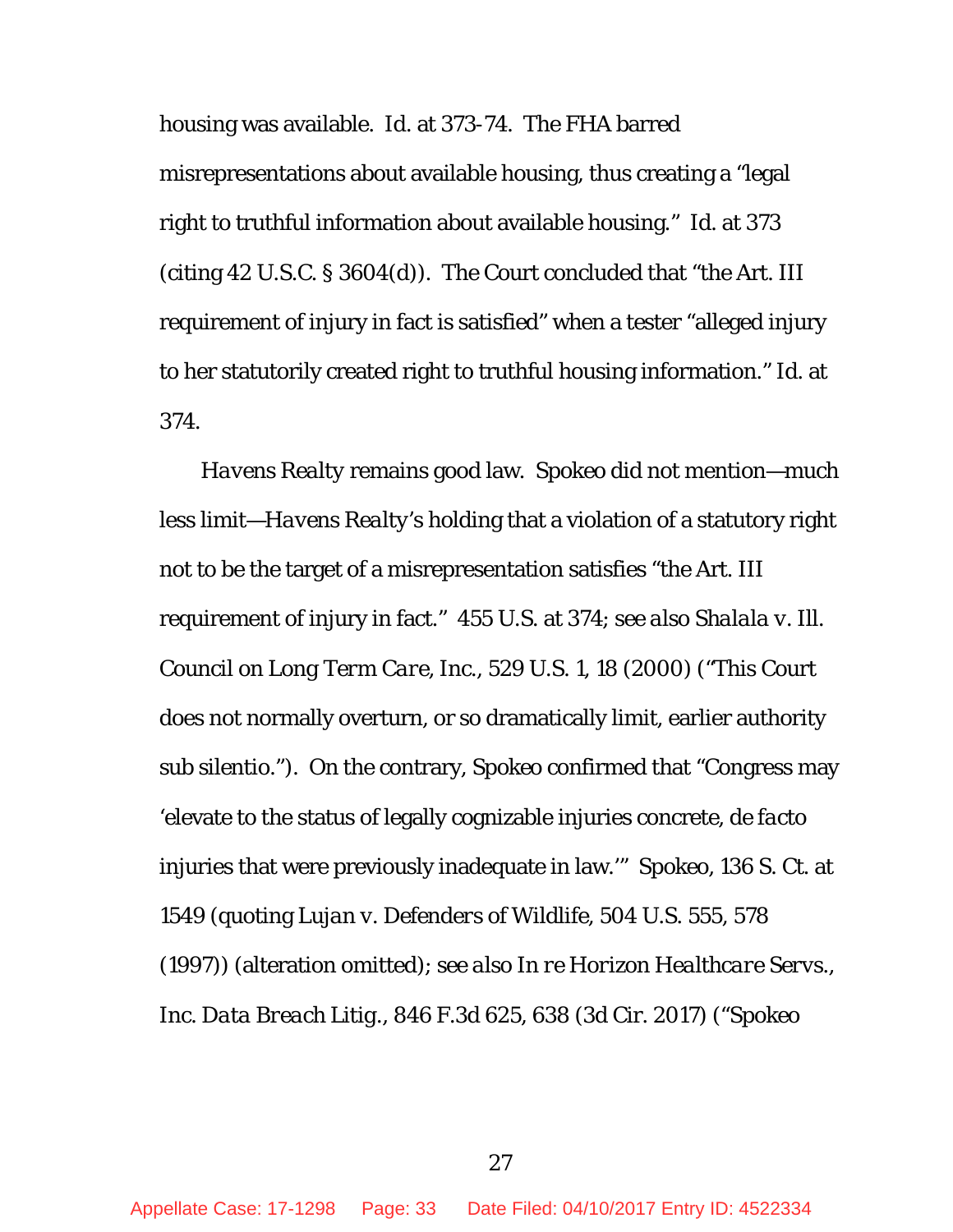itself does not state that it is redefining the injury-in-fact requirement.").

Following *Spokeo*, the Eleventh Circuit recognized the continuing validity of *Havens Reality* in concluding that a plaintiff had Article III standing to raise a claim based on a debt collector's failure to provide disclosures required under the FDCPA. *See Church v. Accretive Health, Inc.*, 654 F. App'x 990, 994 (11th Cir. 2016) (citing 15 U.S.C. §§ 1692e(10), 1692g(a)). As the Eleventh Circuit explained, "[j]ust as the tester-plaintiff [in *Havens Realty*] had alleged injury to her statutorily-created right to truthful housing information, so too has [the plaintiff] alleged injury to her statutorily-created right to information pursuant to the FDCPA." *Id.* Moreover, the Eleventh Circuit understood that the failure to provide such information was not a "bare procedural violation" insufficient to confer standing under *Spokeo*, but, rather, "a substantive right to receive certain disclosures," the violation of which is sufficient to constitute an injury-in-fact. *Id.* at 994 n.2.

In *Strubel v. Comenity Bank*, 842 F.3d 181 (2d Cir. 2016), the Second Circuit reached a similar result through a slightly different analysis. Recognizing that *Havens Realty* remained good law, *see id.*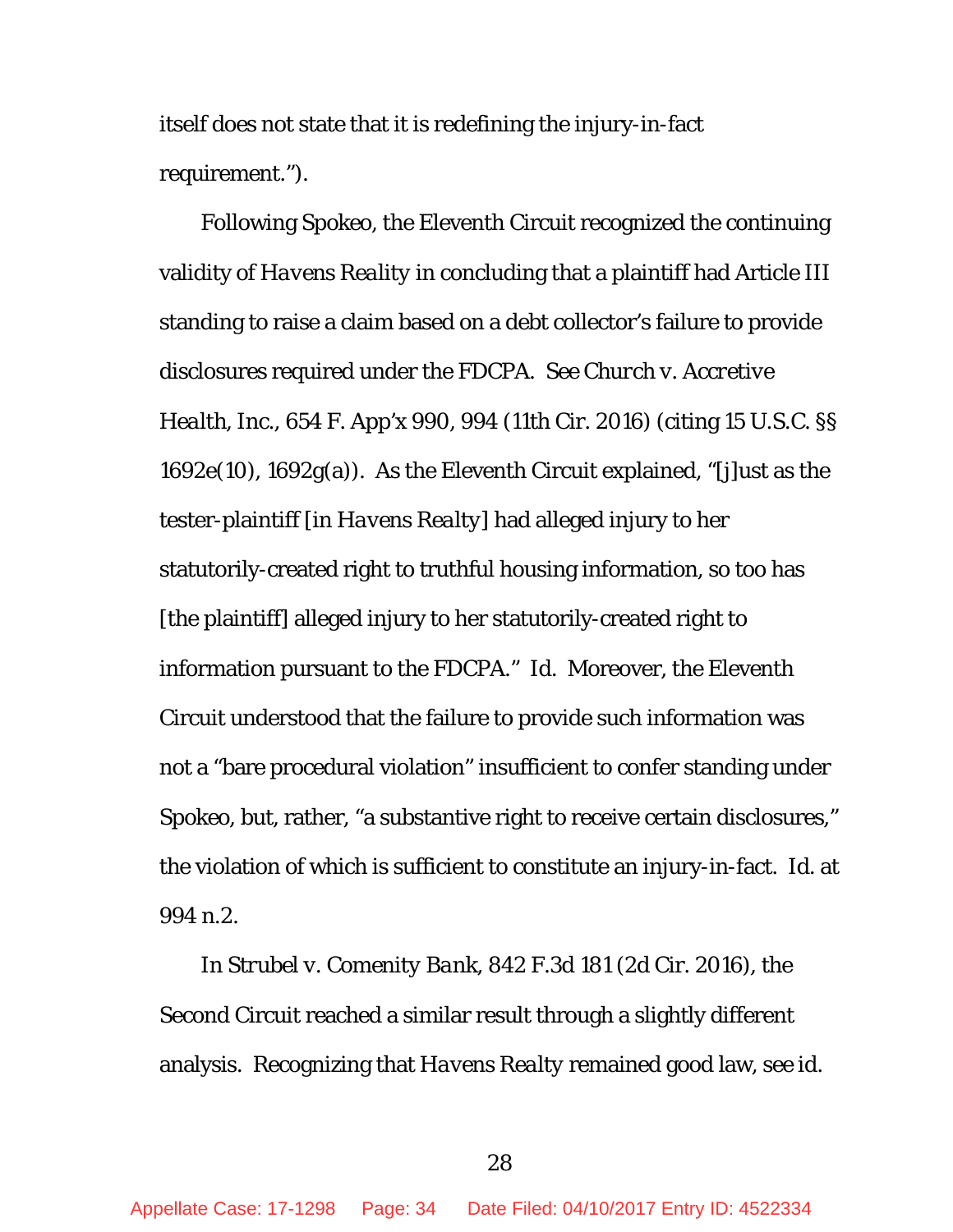at 190 n.8, that court held that a creditor's alleged failure to provide credit-card-opening disclosures under the Truth in Lending Act could give rise to an Article III injury where "Congress conferred the procedural right to protect a plaintiff's concrete interests and where the procedural violation presents a 'risk of real harm' to that concrete interest." *Id.* at 190 (quoting *Spokeo*, 136 S. Ct. at 1549). There, the court found standing to challenge the failure to give disclosures that were designed to "protect a consumer's concrete interest in 'avoiding the uninformed use of credit,' a core object of the TILA." *Id.* (quoting 15 U.S.C. § 1601(a)). By contrast, the Second Circuit declined to find standing with respect to two other omitted disclosures that did not implicate that statutory purpose, *id.* at 191-94, and did not plausibly produce "adverse effects on consumer behavior," *id.* at 193.

**C.** Under this precedent, Johnson has alleged an Article III injury regardless of whether Admiral's alleged failure to provide her with accurate information about the amount of her debt is considered a substantive or a procedural right. The FDCPA prohibits debt collectors both from "us[ing] any false, deceptive, or misleading representation or means" to collect a debt, 15 U.S.C. § 1692e, and from using "unfair or unconscionable means to collect or attempt to collect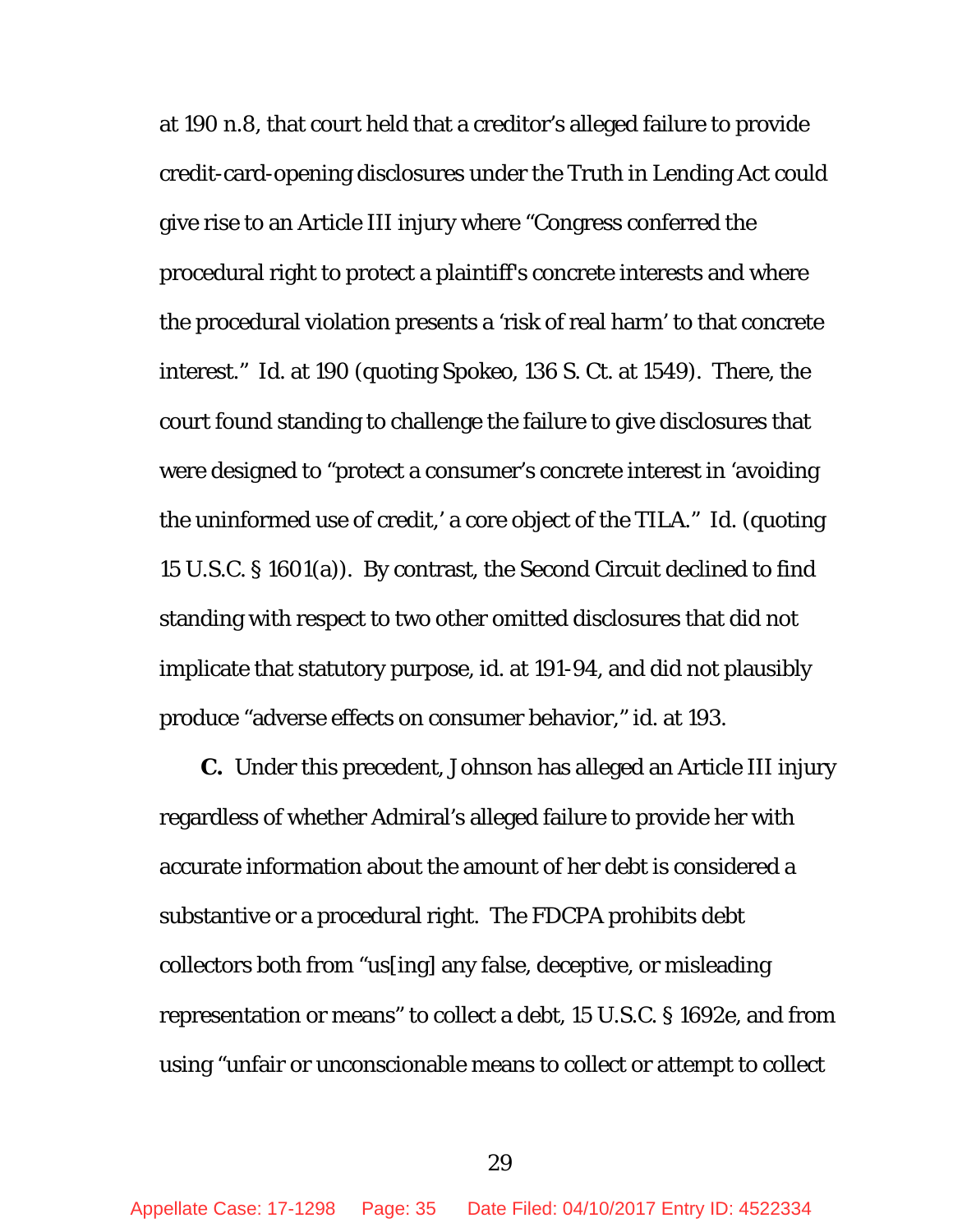any debt," *id.* § 1692f. And Congress specifically addressed debt collectors who provide false information about the "amount" of the debt that a consumer owes. 15 U.S.C. §§ 1692e(2)(A), 1692f(1); *see also id.* § 1692g(a)(1) (requiring debt collectors to disclose the "amount of the debt" on or after their initial communication with consumers). The Act authorizes a consumer to recover actual and statutory damages from "any debt collector who fails to comply with" either provision "with respect to" the consumer. *Id.* § 1692k(a). Together, these provisions grant consumers like Johnson a legally protected interest in not being subjected to false debt-collection communications—an interest that Admiral is alleged to have invaded.

If the statutory right to receive accurate information about the amount of the debt is viewed as a substantive right, Johnson's injury is "concrete" even if she has not alleged that the false representation or unfair conduct caused additional consequential harm. No such harm was alleged in *Havens Realty*. Rather, the Supreme Court upheld a tester's Article III standing even though she "may have approached the real estate agent fully expecting that [s]he would receive false information, and without any intention of buying or renting a home." *Havens Realty*, 455 U.S. at 374. As in *Havens Realty*, Admiral's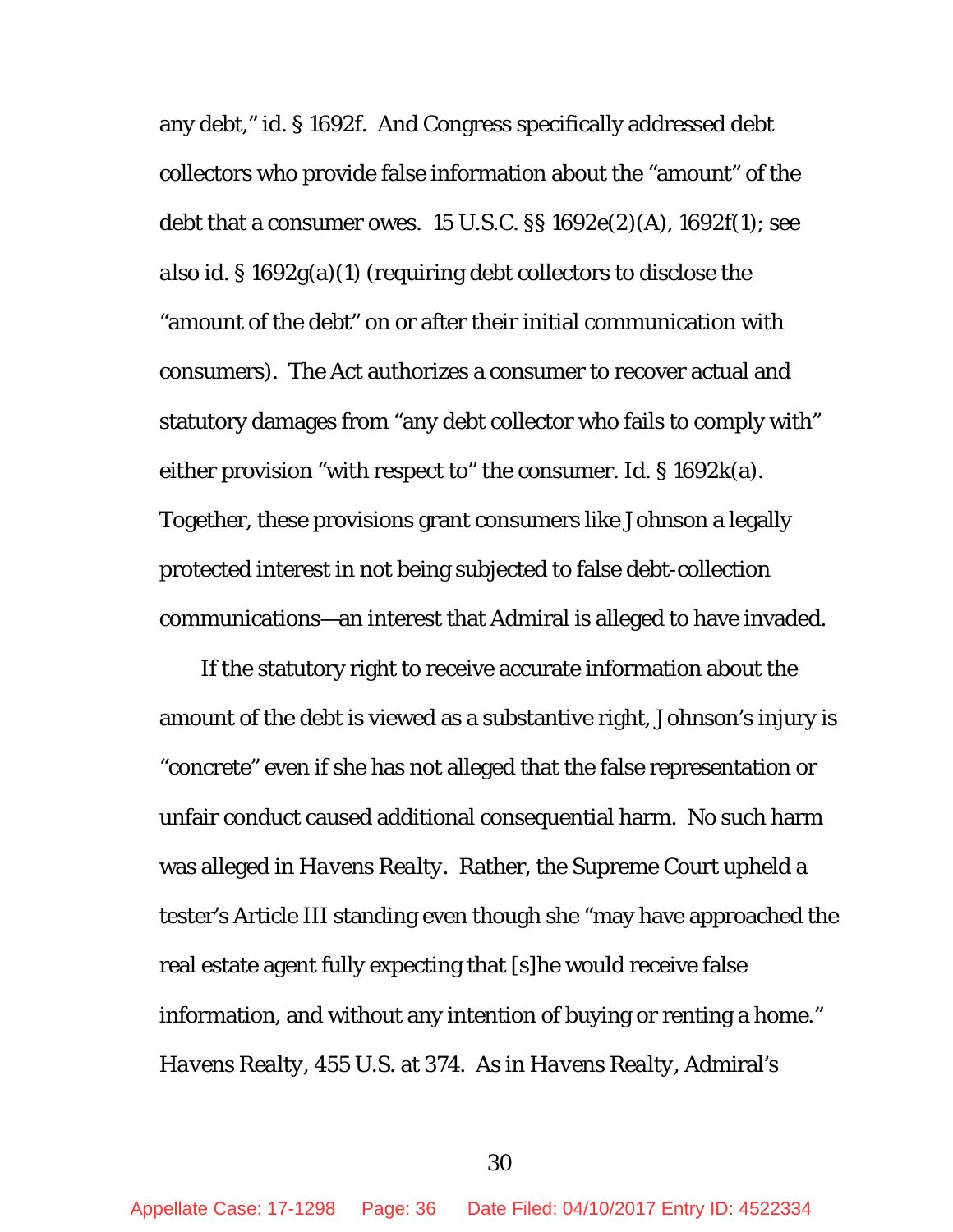deprivation of Johnson's statutory rights not to be subject to false representations or unfair conduct in the context of debt collection specifically with respect to the amount of the debt—are each sufficiently concrete alone to confer Article III standing on Johnson.

But even if the rights are viewed as procedural rights, Johnson has standing because she does not allege merely "a bare procedural violation, divorced from any concrete harm." *Braitberg v. Charter Commc'ns, Inc*., 836 F.3d 925, 930 (8th Cir. 2016) (quoting *Spokeo*, 136 S. Ct. at 1549). The amount of the debt owed is central to the debtcollector/consumer relationship, which is why Congress took care to ensure that consumers are given the correct information about the amount they owe and why this Court has recognized that "there exists no *de minimis* exception to FDCPA liability based upon low dollar amounts," *Haney*, 837 F.3d at 932. When a debt collector misrepresents the amount owed, it implicates the "core object" (*Strubel*, 842 F.3d at 190) of the FDCPA, to ensure that "every individual" is "treated in a reasonable and civil manner." 123 Cong. Rec. 10241 (Apr. 4, 1977) (statement of Rep. Annunzio). As the Court in *Spokeo* acknowledged, "Congress is well positioned to identify intangible harms that meet minimum Article III requirements," and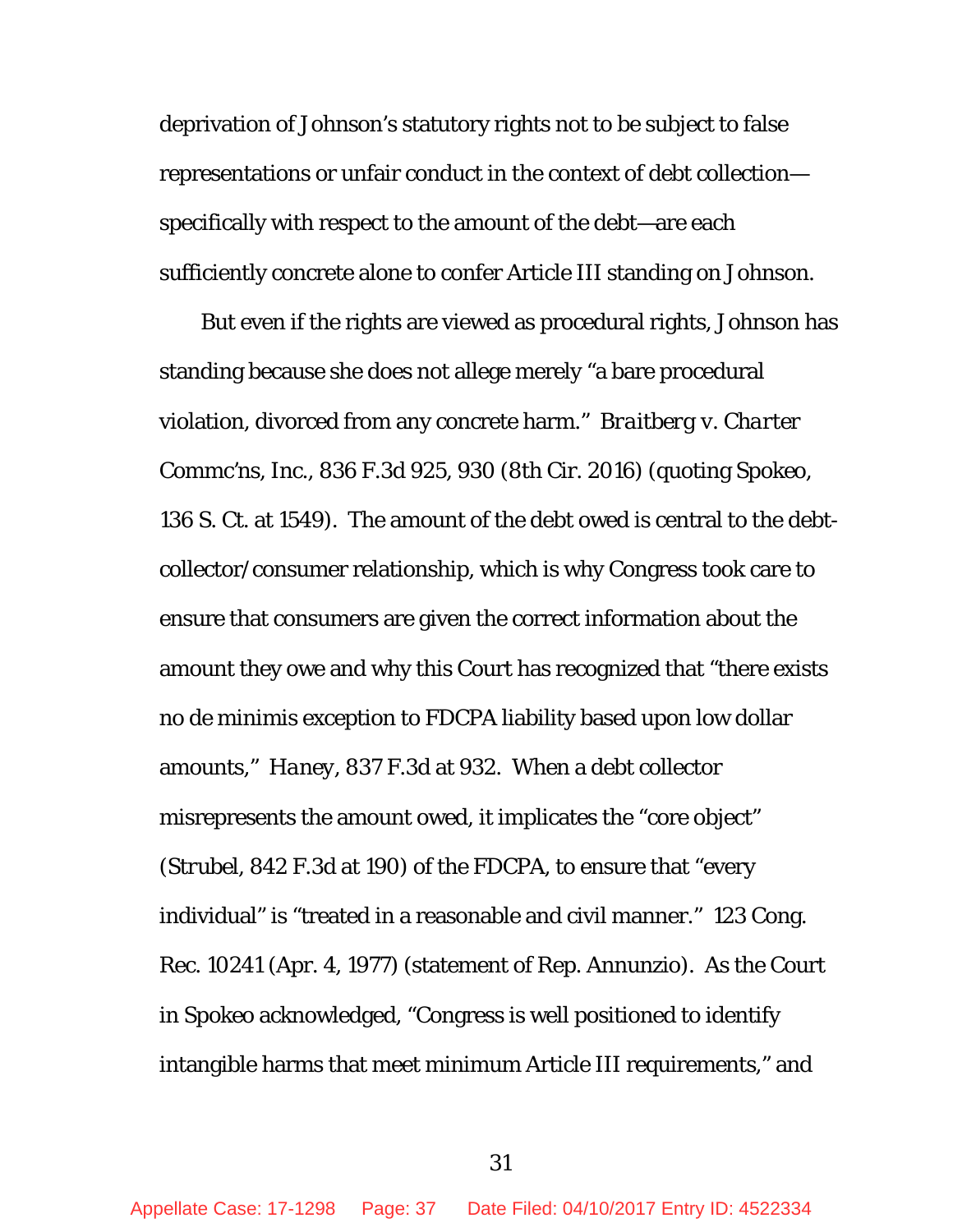its judgment about what harms meet those requirements is accordingly "instructive and important." 136 S. Ct. at 1549. As in *Havens Realty*, "[t]his congressional intention cannot be overlooked in determining whether [Johnson has] standing to sue." 455 U.S. at 373.

## **CONCLUSION**

<span id="page-37-0"></span>For these reasons, the Court should reverse the judgment of the district court.

 Respectfully submitted, April 7, 2017 /s/ Bernard John Barrett, Jr. Mary McLeod *General Counsel* John R. Coleman *Deputy General Counsel* Steven Y. Bressler *Assistant General Counsel* Nandan M. Joshi Bernard John Barrett, Jr. *Counsel* Consumer Financial Protection Bureau 1700 G Street, NW Washington, D.C. 20552 (202) 435-9396 Bernard.Barrett@cfpb.gov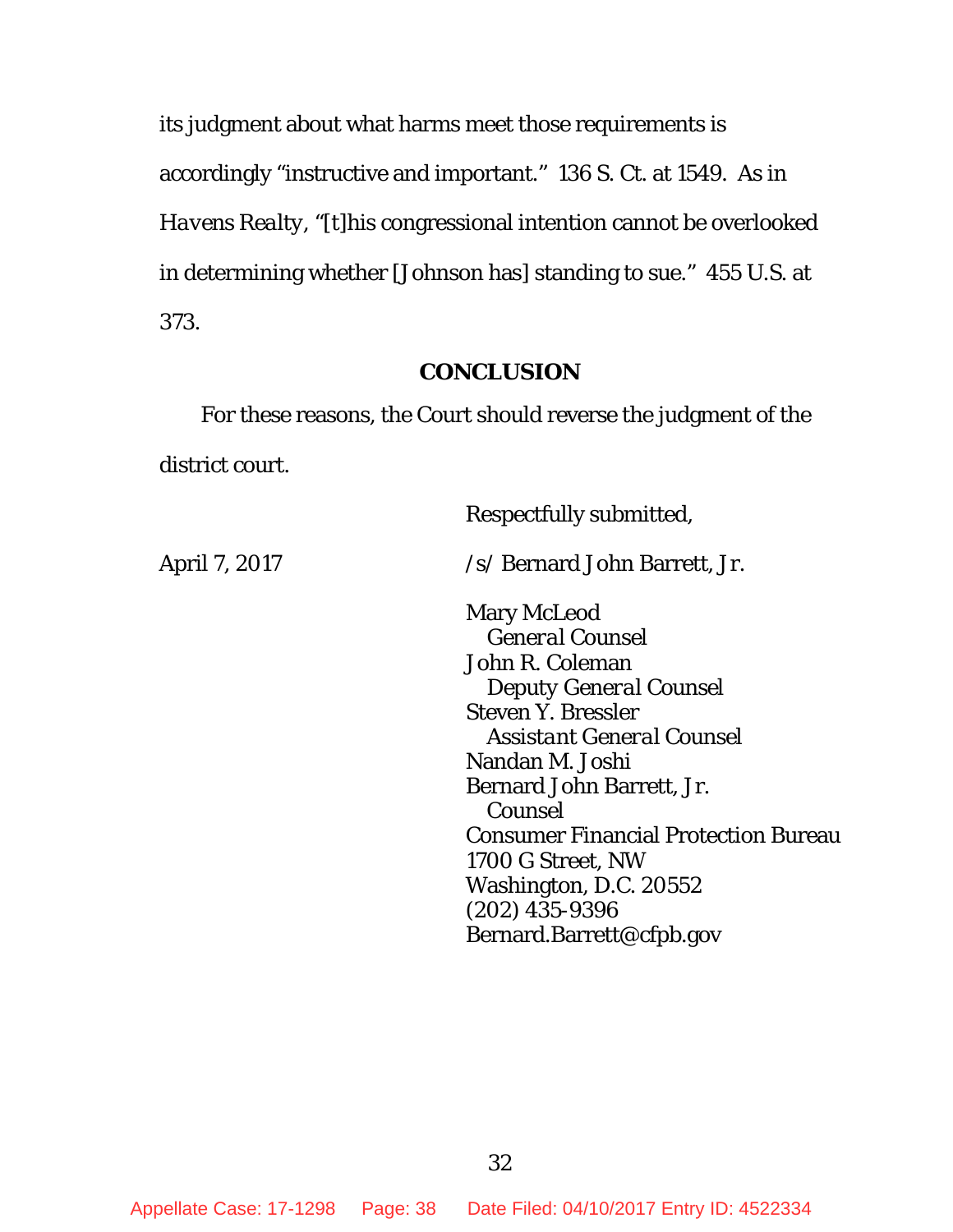## **Certificate of Compliance with Type-Volume Limit, Typeface Requirements, Type-Style Requirements, and Virus Scan Requirement**

This brief complies with the type-volume limit of Fed. R. App. P.

 $32(a)(7)(B)$  because, excluding the parts of the brief exempted by Fed.

R. App. P. Rule 32(f), this brief contains 6,424 words.

This brief complies with the typeface requirements of Fed. R. App.

P. 32(a)(5) and the type-style requirements of Fed. R. App. P. 32(a)(6)

because this brief has been prepared in a proportionally spaced

typeface using Microsoft Word 2010 and 14-point Georgia font.

Pursuant to Circuit Rule 28A(h)(2), I also hereby certify that the electronic file for this Brief has been scanned for viruses and is virusfree.

/s/ Bernard John Barrett, Jr.

Bernard John Barrett, Jr. Counsel for *Amicus Curiae* Consumer Financial Protection Bureau 1700 G Street, NW Washington, D.C. 20552 (202) 435-9396 (telephone) [Bernard.Barrett@cfpb.gov](mailto:Bernard.Barrett@cfpb.gov)

April 7, 2017